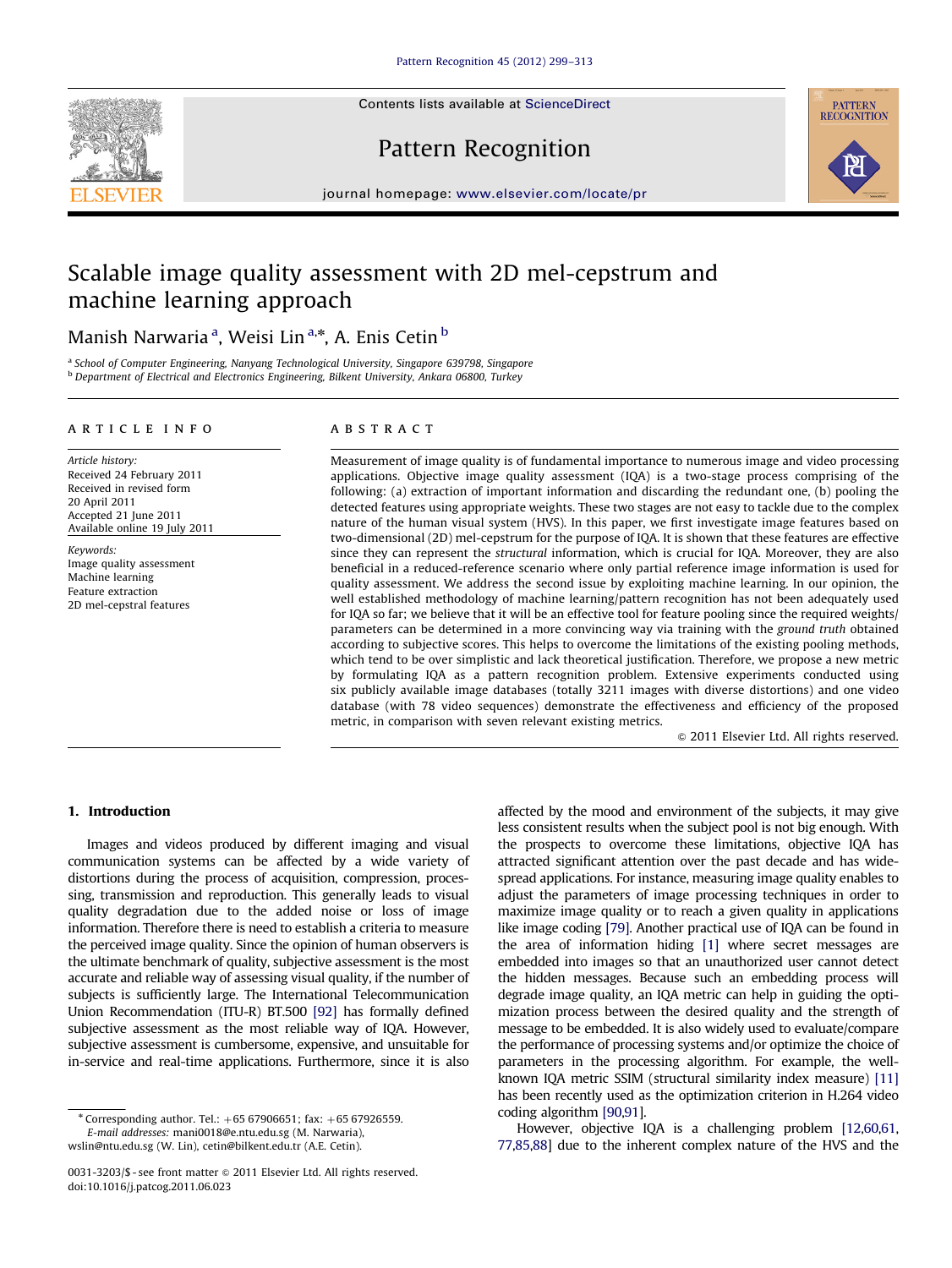combined effect of multiple factors involved in it. The Peak signal to Noise Ratio (PSNR) is still the most widely used IQA metric but is often criticized [87] for its inability to match HVS's perception. As a result significant research effort has been put into devise alternatives to PSNR. The reader is referred to [12,60,85,88] for recent review of developments in the field of visual quality assessment.

Broadly speaking, objective IQA can be handled [12,60,85] by two approaches: (i) the vision modeling approach and (ii) the signal processing based approach. The vision modeling approach, as the name implies, is based on modeling various components of the human visual system (HVS). The HVS-based metrics aim to simulate the processes of the HVS from the eye to the visual cortex. These metrics are intuitive and appealing since they attempt to account for the properties of the HVS relevant to perceptual quality assessment. The first image and video quality metrics were developed by Mannos and Sakrison [31] and Lukas and Budrikis [4]. Later the well-known HVS-based metrics are the Visual Differences Predictor (VDP) [6], the Sarnoff JND (just noticeable difference) metric [7], Moving Picture Quality Metric [8] and Winkler's perceptual distortion metric [10]. Although the HVS-based metrics are attractive in theory, they may suffer from some drawbacks [11]. The HVS comprises of many complex processes, which work in conjunction rather than independently, to produce visual perception. However, the HVS-based metrics generally utilize results from psychophysical experiments, which are typically designed to explore a single dimension of the HVS at a time. In addition, these experiments usually use simple patterns such as spots, bars, and sinusoidal gratings, which are much simpler than those occurring in real images. For instance, psychophysical experiments characterize the masking phenomenon of the HVS by superposing a few simple patterns. In essence, these metrics suffer from drawbacks, which mainly stem from the use of simplified models describing the HVS. Moreover these metrics generally depend on the modeling of the HVS characteristics, which are not fully understood yet. While our knowledge about the HVS has been improving over the years, we are still far from a complete understanding of the HVS and its intricate mechanisms. Moreover, due to the complex and highly non-linear nature of the HVS, these metrics can be complicated and timeconsuming to be used in practice. Their complexity may lead to high computational cost and memory requirement, even for images of moderate size. Owing to these limitations, the second type namely the signal processing based approach has gained popularity during recent years [60,85]. In the following sections of this paper, we will first discuss the signal processing based approach in more detail and then propose a new IQA metric based on it.

#### 2. Signal processing based approach for IQA

The signal processing based approach [60] is based on the extraction and analysis of features in images. Feature extraction exploits various signal processing techniques to obtain suitable image representation for image quality assessment. These can be either structural image elements such as contours, or specific distortions that are introduced by a particular processing step, compression technology or transmission link, such as blocking, blurring and ringing artifacts. Metrics developed with this approach can also take into account the relevant psychophysical aspects of the HVS. With the signal processing based approach, IQA can be considered as a two stage process: (a) feature extraction and (b) feature pooling. As we have already stated, both these issues are not straightforward owing to the complex and highly non-linear nature of the HVS as well as the relatively limited understanding of its intricate mechanisms.

Regarding the issue of feature extraction, several methods/ features have been proposed in literature including local variance and correlation [11], the Singular Value Decomposition [14–16], frequency domain transforms like DCT and wavelets [86], wave atoms transform [19], discrete orthogonal transforms [20], contourlet transform [21], Riesz transform [22], etc. In contrast to this, the issue of feature pooling is a relatively less investigated topic. Currently, methods like simple summation based fusion, Minkowski combination, linear or weighted combination, etc. are still widely used. These pooling techniques, however, impose constraints on the relationship between the features and the quality score. For example, a simple summation or averaging of features implicitly constraints the relationship to be linear. Similarly, the use of Minkowski summation for spatial pooling of the features/errors implicitly assumes that errors at different locations are statistically independent. Hence, there has been some research into developing alternative pooling schemes. The method presented in [24] involves weighting quality scores as a monotonic function of quality. The weights are determined by local image content, assuming the image source to be a local Gaussian model and the visual channel to be an additive Gaussian model. However, these assumptions are arbitrary and lack justification. The visual attention (VA) model has also been explored [27] for feature pooling and is based on the premise that certain regions in images attract more eye attention than the others. The strategy of feature pooling using VA while intuitive may suffer from drawbacks due to the fact that it is not always easy to automatically find regions that attract attention. Furthermore, improvement in quality prediction using VA is not yet clearly established and still open to scrutiny [26,27]. Overall, feature pooling is done largely using ad-hoc methods and therefore calls for further investigation and analysis. In our opinion, machine learning is an attractive alternative for feature pooling. Today the field of machine learning and pattern recognition finds applications not only in the traditional fields like speech recognition [29,67] but also in new and emerging research areas (for example, isolated word recognition [23] using lip reading). Machine learning has also been used for many image processing applications such as image classification [56]; image segmentation [3,52], which is often used in many video and computer vision applications such as object localization/tracking/recognition, signal compression, and image retrieval [47]; image watermarking [54]; handwriting recognition [9]; age estimation from facial images [17]; object detection [59]; sketch recognition [69]; texture classification [75], etc. We refer the reader to [43,80] for comprehensive reviews of the applications of machine learning in image processing.

In summary, while the existing features have demonstrated reasonable success for IQA, some of them lack clear physical meaning while others may not be able to tackle a wide range of image distortions. Therefore, there is need to explore new image features for more efficient IQA. In addition the existing feature pooling methods also suffer from drawbacks as already mentioned. To overcome the aforesaid problems, in this paper we propose a new IQA metric. Firstly, we explore the 2D melcepstrum based image features and provide a comprehensive analysis to justify their use for IQA. Secondly, given the strong theoretical foundations and proven success of machine learning in numerous applications, we employ it for feature pooling. Because the required weights/parameters for pooling the features will be determined by training with sufficient data, it can help to overcome the limitations of the existing pooling schemes. As opposed to the existing pooling methodologies, which usually make apriori assumptions about the mapping (relationship) between features and quality score, the related model parameters can be estimated in a more convincing manner with the use of machine learning. Stated differently, use of machine learning in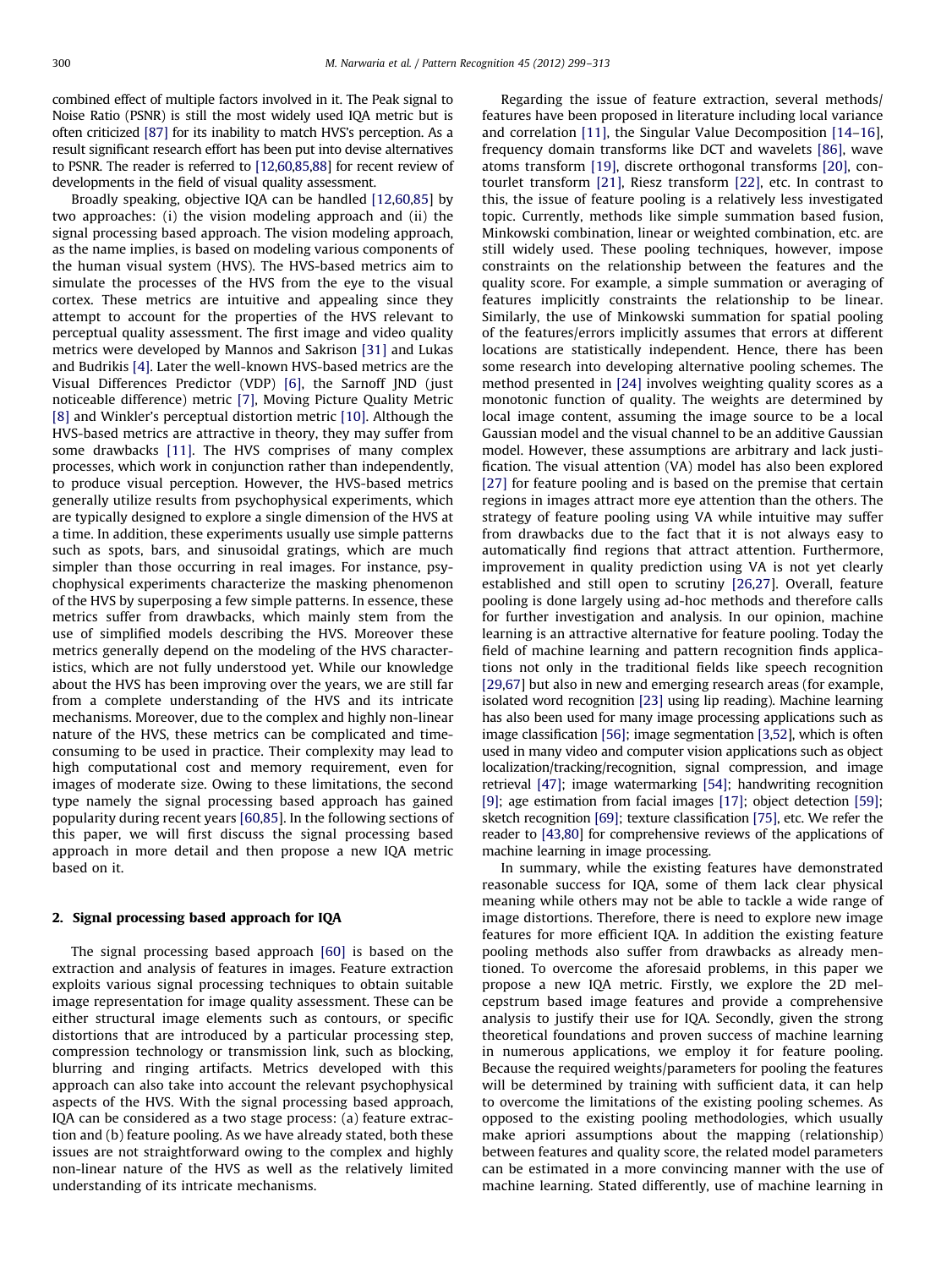an IQA metric can help to avoid assumptions on the relative significance and relationship of different distortion statistics (i.e. feature changes), since the weight adjustment would be done via proper training with substantial ground truth.

The remainder of this paper is organized as follows. Section 3 of this paper discusses the details of the proposed visual quality metric detailing the feature extraction and pooling procedure with proper analysis and justification. We describe the databases, the training and test methodology in Section 4. Substantial experimental results and the related analysis are presented in Section 5. We explore the possibilities for reduced-reference IQA in Section 6. Finally, Section 7 gives the concluding remarks.

#### 3. The proposed visual quality metric

In this section, we describe the details of the proposed metric whose block diagram is shown in Fig. 1. The first step is to extract the 2D mel-cepstral features from both the reference and distorted images. Then, the difference (or similarity) is computed between the two feature vectors. Finally, machine learning is used to fuse the elements of the feature vector into a single number that represents the objective quality score. Thus, we formulate IQA as a supervised pattern recognition problem.

## *3.1. Feature extraction using 2D mel-cepstral features*

An error (or distortion) in a different context may not have the same perceptual impact on quality. For example, low pass filtering (i.e. blur) has lesser effect on the smooth areas in an image while it has a higher impact on edges. Due to this, it is important to distinguish/differentiate error in different image components. This is the reason why the PSNR (or related metrics like MSE) is less effective: it does not separate/differentiate the signal components and assigns equal weights to all the pixel errors irrespective of their perceptual impact. Therefore, the motivation behind feature extraction for IQA is to separate/differentiate the image signal into its components since their contribution to the perceived quality is different. This is a crucial step towards effective IQA because the separation of the components will then allow us to treat (i.e. weigh) them appropriately according to their perceptual significance. In this paper, we use the mel-cepstral analysis for images to extract meaningful components from the image signal.

Mel-cepstral analysis is one of the most successful and widely used feature extraction techniques in speech processing applications including speech and sound recognition [67]. Inspired by its success in various areas of audio/speech processing, we propose its exploitation to assess the quality of images objectively. The 2D mel-cepstrum has been proposed recently [68]. We now describe the feature extraction with 2D mel-cepstrum and outline its possible advantages in the context of IQA. The proposed scheme is the first attempt in the existing literature to explore the 2D mel-cepstrum for IQA.

The 2D cepstrum  $\hat{c}(p, q)$  of a 2D image  $y(n_1, n_2)$  is defined as

$$
\hat{c}(p,q) = F_2^{-1}(\log(|Y(u,v)|^2))
$$
\n(1)

where (*p*,*q*) denotes 2D cepstral frequency [5] coordinates, *Y*(*u*,v) is the 2D Discrete Fourier transform (DFT) of the image  $y(n_1,n_2)$ (size *N* by *N*) and defined as

$$
Y(u,v) = \frac{1}{N} \sum_{n_1=0}^{N-1} \sum_{n_2=0}^{N-1} y(n_1, n_2) e^{-j2\pi (un_1 + vn_2/N)}
$$

 $F_2^{-1}$  denotes the 2D Inverse Discrete Fourier transform (IDFT) given by

$$
F_2^{-1} = \frac{1}{N} \sum_{u=0}^{N-1} \sum_{v=0}^{N-1} Y(u,v) e^{j2\pi (un_1 + vn_2/N)}
$$

Energy of natural images drops at high frequencies (i.e. natural images have more low frequency as compared to high frequency). Due to this, the effect of high frequency components is suppressed as the bigger values of low frequency coefficients will tend to dominate. Furthermore, the number of coefficients is very large (equal to image size). Therefore the direct use of frequency coefficients will be less effective in determining image quality. To overcome this we use 2D mel-cepstrum in which non-uniform weighting is employed to group the frequency coefficients. Specifically, in 2D mel-cepstrum the DFT domain data are divided into non-uniform bins in a logarithmic manner and the energy of each bin is computed as

$$
G(m,n) = \sum_{k,l \in B(m,n)} w(k,l) \ Y(k,l)
$$
 (2)

where *B*(*m*,*n*) is the (*m*,*n*)th cell of the logarithmic grid corresponding to weight *w*(*k*,*l*). Cell or bin sizes are smaller at low frequencies compared to high-frequencies. A representative grid diagram is shown in Fig. 2(a) where cell sizes can be taken to represent the weights *w*(*k*,*l*). As can be seen, cell sizes are smaller at lower frequencies compared to the higher frequencies, which are assigned higher weights. The equivalent diagrammatic representation of the non-uniform normalized weighting is shown in Fig. 2(b) where white means weight is 1 and black denotes weight is 0. The smallest value used in Fig. 2(b) is 0.005.

This approach is similar to the mel-cepstrum computation in speech processing where the weights are assigned using a mel scale in accordance with the perception of the human ear. In our earlier work [34], we have demonstrated the effectiveness of mel features for the quality assessment of noise suppressed speech. Although the weights used in case of speech signals (1D signal) are not the same as for the image (2D signal), nevertheless both are similar in concept. Like speech signals, most natural images contain more low frequency information. Therefore, as mentioned, there is more signal energy at low-frequencies compared to high



Fig. 1. Block diagram of the proposed scheme.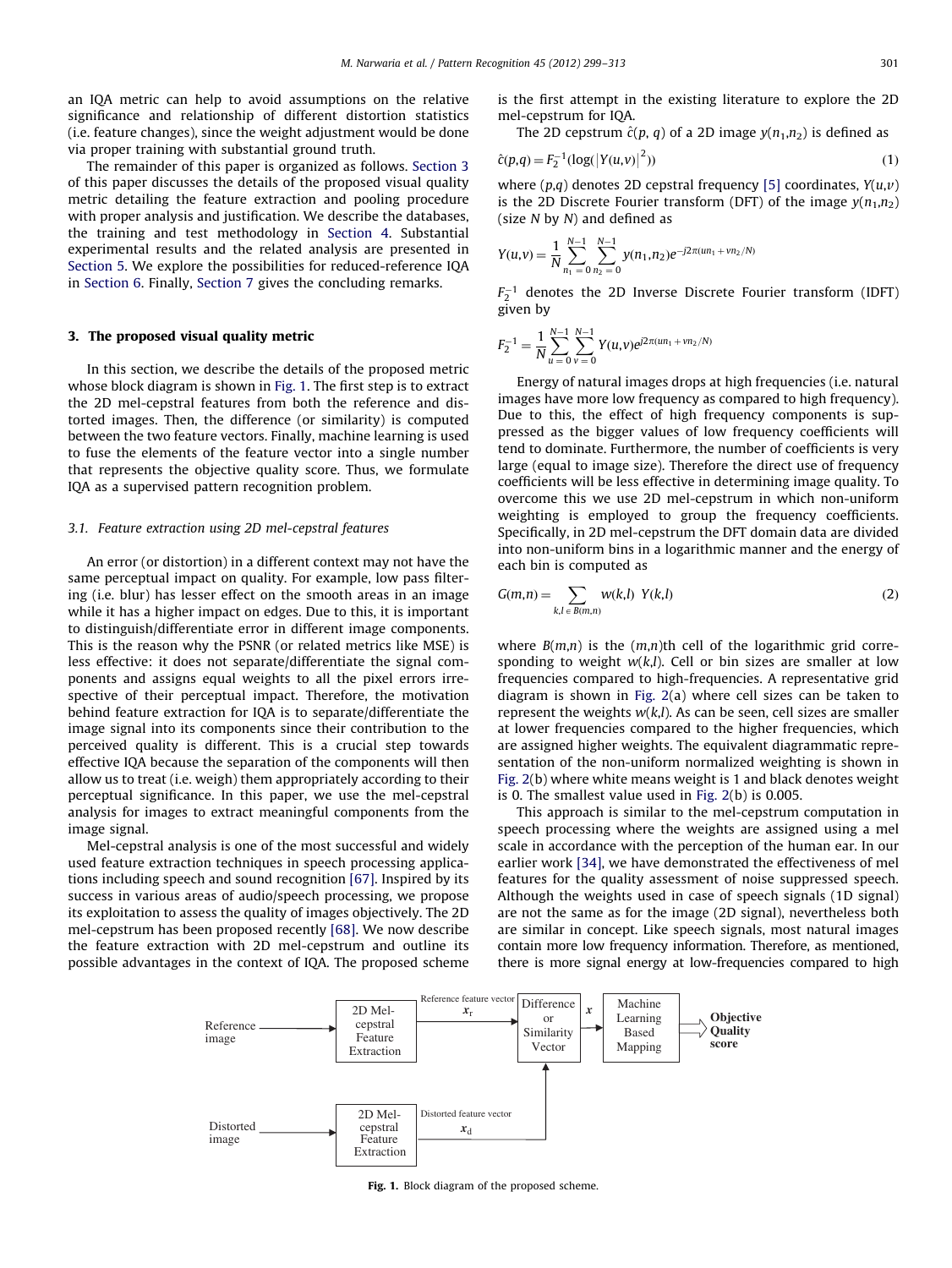

Fig. 2. (a) Non-uniform grid representation with smaller cell sizes at low frequencies compared to high frequencies and (b) representation of the normalized weights for emphasizing high frequencies (white corresponds to 1 and black corresponds to 0).



Fig. 3. (a) Original Lena image, (b) blurred image, (c) JPEG compressed image, (d) 2D mel-cepstrum of (a), (e) 2D- mel-cepstrum of (b) and (f) 2D mel-cepstrum of (c). White indicates a value of 1 (the highest strength) whereas black corresponds to 0 (zero strength).

frequencies. Logarithmic division of the DFT grid emphasizes high frequencies. Finally, the 2D mel frequency cepstral coefficients *c(p,q)* ^ are computed using DCT or inverse DFT (IDFT) as

$$
\hat{c}(p,q) = F_2^{-1} (\log(|G(m,n)|^2))
$$
\n(3)

Note that in Eq. (3) we use the absolute value of the bin energy *G*(*m*,*n*) (magnitude) and discard phase for reasons given later in Section 6B.

We now analyze why the 2D mel-cepstral features form a good image representation for quality assessment. Psychovisual studies have shown that edges, texture and smooth components in images have different influence on the HVS's perception. The HVS is more sensitive to image areas containing edges [81,82]. Further, image content recognition is widely believed to rely on the perception of image details, such as sharp edges, which are conveyed by high spatial frequencies [83,84]. Therefore edges and other higher frequency components are perceptually significant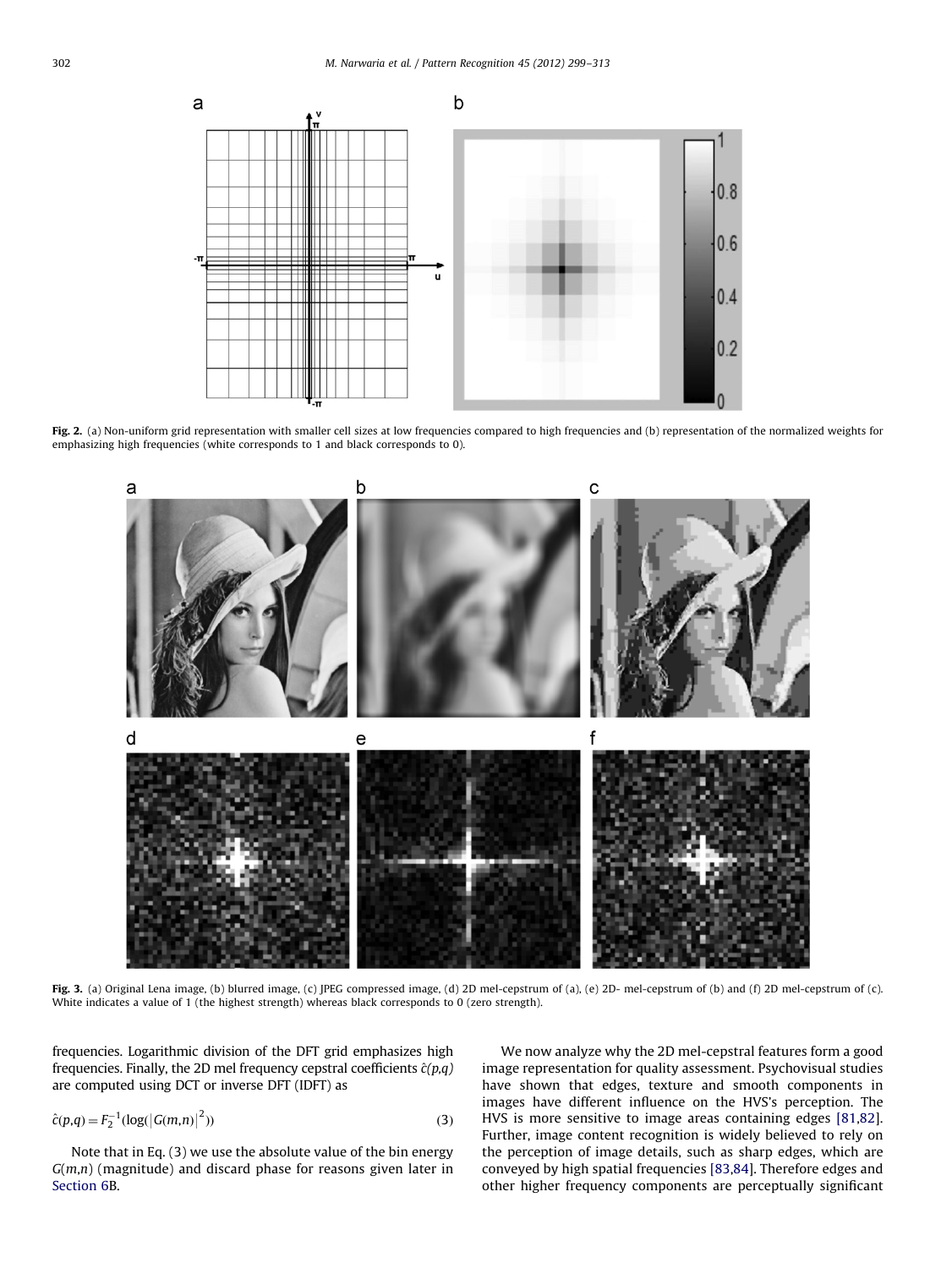[13,50,51,71]. Due to this such features have also been used for IQA. For instance, the well known metric SSIM has been improved [28] by incorporating edge information. Some other IQA metrics based on edge information can be found in [30,32,48,64,73]. Recently image contours/edges have also been explored for image utility assessment [2], which is related to IQA. It follows that edges/contours are more important for HVS's perception i.e. any change in the high frequency components is expected to have a larger impact on perceived image quality. Therefore, accounting for the difference in perception of edges, texture and smooth components by the HVS is beneficial for IQA. The 2D melcepstrum precisely achieves this using unequal weights for different frequency components as shown in Fig. 2. As a result, high frequency components (which correspond to strong edges) can be further emphasized. Apart from this, the lower frequency components (like weak edges and texture), which have relatively less influence on the HVS are assigned smaller weights. The said non-uniformity therefore results in better representative image features. It also accounts for the masking property of the HVS: in the presence of a strong edge, the weaker edge is masked i.e. its influence is reduced. In other words, the stronger edges tend to dominate, i.e. they have higher weight or impact. This is also the reason why the 2D mel-cepstrum representation is suitable for face recognition [33,35] (since it highlights edges and other facial features in the face image).

To give an illustration, we show the original 'Lena' image, its blurred version and JPEG compressed version in Fig. 3(a), (b) and (c), respectively. The corresponding 2D mel-cepstrum of the images is shown below the respective images. We observe that blurring mainly damages the high frequency components. This can be visualized through its 2D mel-cepstrum where the strength of high frequency components is reduced. We can also see that the strength of lower frequency components is increased since blur makes the image more uniform. In the extreme case, if all pixels have the same value then we will see only one white spot exactly in the center of the 2D mel-cepstrum (i.e. the DC component). The case of JPEG compression is different in that it causes blockiness and can introduce false structure or edges in the image. This can again be captured from the 2D mel-cepstrum features because the strength/magnitude of frequency components changes due to distortions. Therefore, a comparison between the 2D mel-cepstrum features of the reference and distorted image is expected to give a good indication of change in image spatial content (or structural change).

To summarize, the following are the major advantages of the 2D mel-cepstrum, which can be exploited for IQA:

- The non-uniform weighting is consistent with the edge masking property of the HVS. Because it is possible to emphasize the high frequency components apart from retaining the lower frequency ones, a more informative and comprehensive representation can be obtained. Specifically, it provides more details about features like edges and contours, which are important for the HVS's perception of image quality. Therefore, it is more effective compared to other transforms since more discriminatory and meaningful image signal components can be extracted.
- Since several DFT values are grouped together in each bin, the resultant 2-D mel-cepstrum sequence computed using the IDFT has smaller dimensions than the original image. It can therefore be viewed as a *perceptually* motivated dimension reduction tool, which can preserve image structure. That is, it can be considered as a good tradeoff between retaining important image information and achieving dimensionality reduction. In other words, perceptually important frequencies are enhanced and the feature size is also reduced. For an *N* by

*N* image, using the 2D mel-cepstrum we can obtain the dimension reduced data  $M$  by  $M$  with  $M < N$ .

- We obtain decorrelated features, so the redundant information is discarded. This results in a compact numerical representation of the image signal to characterize its quality. Thus, the advantage of 2D mel features is that they produce representations that are statistically independent and comprise an orthogonal space.
- Another advantage of 2D mel-cepstral feature is that small change in the features corresponds to small change in perceptual quality and vice-versa. This implies that they can also capture small changes or differences of pixel intensity (magnitude) more efficiently. This property is especially crucial for quality prediction of images with near threshold (i.e. just noticeable) distortions as will be demonstrated later in Section 5 of the paper.
- The reader will notice from Eq. (3) that 2D mel-cepstrum involves the logarithms of the squared bin energies denoted by  $|G(m,n)|^2$ . This reduces the dynamic range of the values and is consistent with the so-called ''suprathreshold effect'' of the HVS. Suprathreshold effect [55,57,72,76] means that the ability to perceive variations in the distortion level decreases as the degree of distortion increases. The logarithm operation essentially accomplishes this desirable property as elaborated later in Eq. (5) and shown graphically in Fig. 4.
- The 2D mel-cepstrum is also associated with clearer physical meaning because it essentially works in the Fourier (frequency) domain, which is a well established method for image analysis. However, in the Fourier or DCT domain one usually discards the higher frequency components (for example JPEG compression) in order to achieve dimension reduction. By contrast in 2D melcepstrum, the high frequency DFT and DCT coefficients are not discarded in an ad-hoc manner. Instead the high frequency component cells of the 2D DFT grid are multiplied with higher weights as compared to the low frequency component bins in the grid resulting in more suitable image representation for IQA.
- The non-uniform weighting shown in Fig. 2 is perceptually meaningful and can be further exploited to design a reducedreference metric as discussed later in Section 6.

Let  $x_r$  and  $x_d$  denote the 2D mel-cepstral features of the reference and distorted images, respectively. The vectors  $x_r$  and  $x_d$  can be thought to represent the *timbral texture space* [66] of the two image signals and we use them to quantify perceived similarity between them. This is similar at the concept level to tasks like computing music similarity [63], genre classification [65], etc. in the field of



Fig. 4. Illustration of the suprathreshold effect.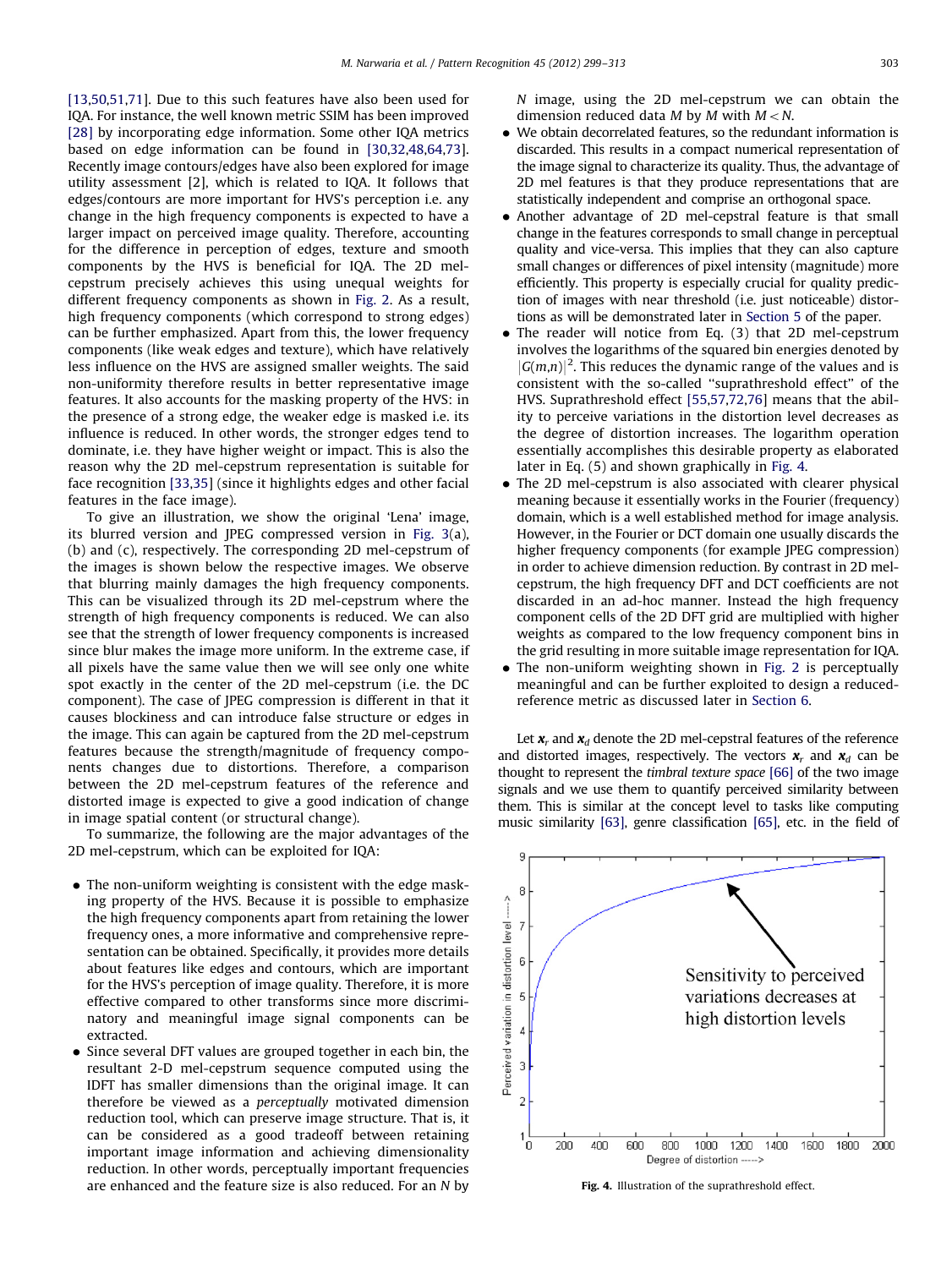audio/speech processing. Because our aim is to compute quality of the distorted image with respect to the reference image, we use the absolute difference between the two feature vectors for computing quality of the distorted image and define

$$
\mathbf{x} = |\mathbf{x}_r - \mathbf{x}_d| \tag{4}
$$

We can see that the elements of  $x$  represent the absolute difference between the 2D mel-cepstrum coefficients of the reference and distorted images. This lends  $x$  a better physical meaning since its elements can be thought as the change in frequency components of the reference image due to distortion, i.e. it accounts for the loss of image spatial information. Therefore, (4) defines the feature vector of the distorted image, which will be used to compute its quality.

As aforesaid, suprathreshold effect implies that the same amount of distortion becomes perceptually less significant as the overall distortion level increases. Researchers have previously modeled suprathreshold effect using visual impairment scales [18] that map error strength measures through concave nonlinearities, qualitatively similar to the logarithm mapping, so that they emphasize the error at higher quality. The definition of feature vector in (4) accounts for this effect and can be explained as follows. Eq. (4) can be written as

$$
\mathbf{x} = |\mathbf{x} - \mathbf{x}_d| = |F_2^{-1}(\log(|G_r(m,n)|^2)) - F_2^{-1}(\log(|G_d(m,n)|^2))|
$$
  
=  $|F_2^{-1}\left[\log\left{\frac{|G_r(m,n)|^2}{|G_d(m,n)|^2}\right}\right]|$  (5)

where  $G_r(m,n)$  and  $G_d(m,n)$  denote the bin energies from reference and distorted images, respectively. We can observe from (5) that the ratio of the squares of absolute bin energies can be regarded as the distortion measure on which suprathreshold function (logarithm) has been applied. For a simple intuitive explanation, consider the two quantities  $log(60/40) = 0.4055$  and  $log(1020/1000) = 0.0198$ . As we can see, the difference between the numerator and denominator in the two cases is the same (it is 20). However, the perceived change is smaller in the second case. That is lesser sensitivity to changes at larger amplitudes, which is the suprathreshold effect or the saturation effect as visually exemplified in Fig. 4.

As mentioned before, high frequencies are assigned more weight. Therefore  $x$  is expected to be an effective feature vector characterizing the loss of image structure. To illustrate this point further, we show 7 images in Fig. 5. In this, image (a) is the original image taken from the LIVE image database (details of the database are given later). Images  $(b)$ – $(d)$  have been obtained by blurring the original image with increasing blur levels. On the other hand, images (e)–(g) have been generated by JPEG compression of the original image with increasing compression levels. As can be seen, the increasing blurring reduces the high frequency content of the original image and destroys its spatial information. Similarly in JPEG compression the high-frequency components are largely removed owing to non-uniform quantization and these result in blockiness as shown in the second row of Fig. 5. We also computed the feature vector for each distorted image



Fig. 5. (a) Original image, (b) low blurring, (c) medium blurring, (d) high blurring, (e) low JPEG compression level, (f) medium JPEG compression level and (g) high JPEG compression level. The number below each respective image denotes the sum of the elements of the feature vector defined in (4). A higher number denotes more loss of spatial information i.e. higher distortion.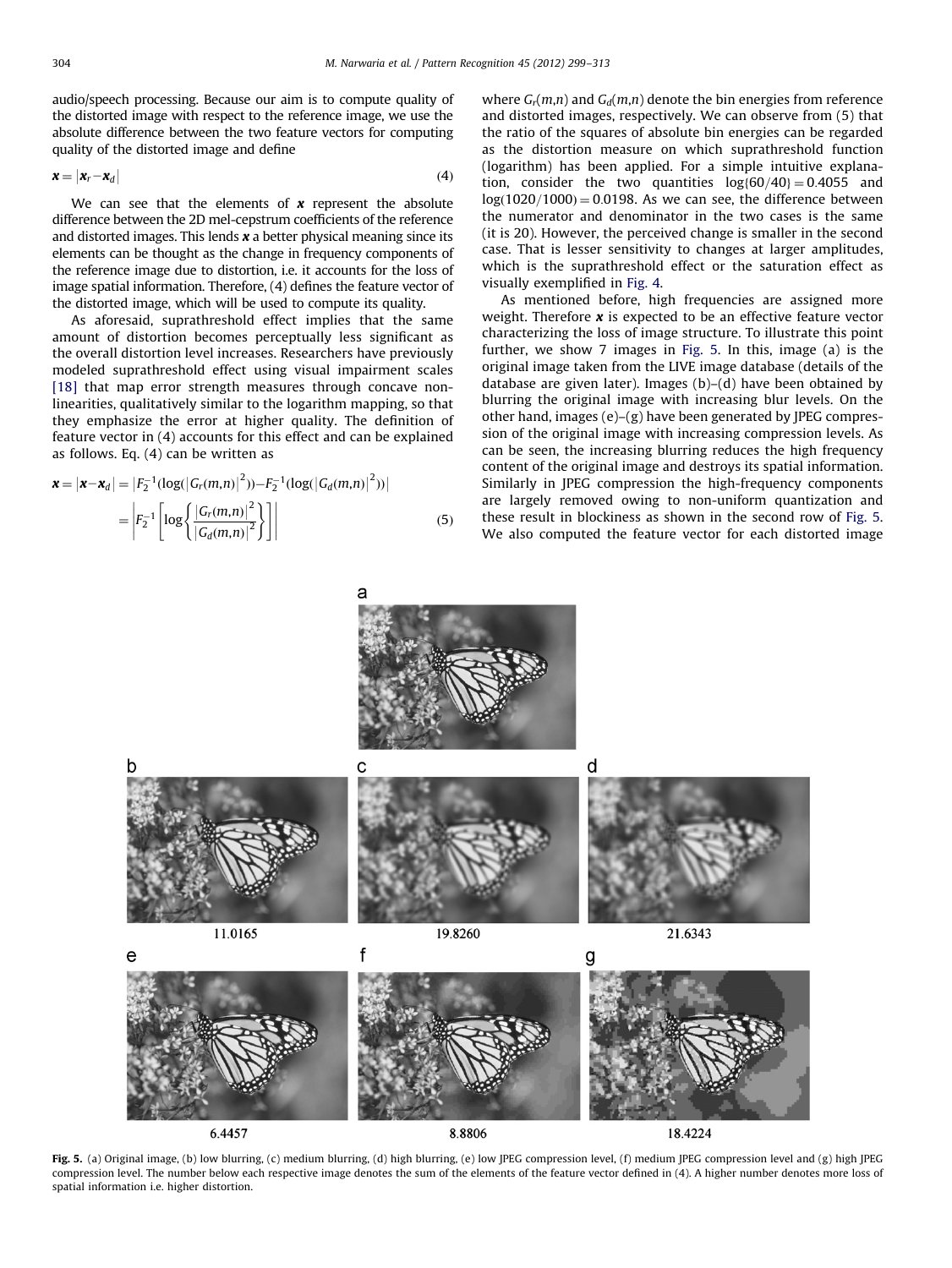with respect to the original image as done in (4). Next, we obtained the sum of the elements of the respective feature vectors for each image and the same has been indicated below each respective image. We find that the sum is large for the heavily blurred image (Fig. 5(d)) i.e. large loss of spatial information, while it is small for the less blurred image. A similar trend can be seen for the JPEG distorted images. That is, we get an indication of the loss of spatial information due to artifacts like blur and JPEG, which can damage image structure. Of course a simple summation of the elements of feature vector alone will be insufficient for determining overall quality especially in case of complex and diverse distortion types. Nevertheless, this analysis indicates that the feature vector  $x$  defined in (4) can be expected to be effective for assessing the extent of structure damage or the change in image spatial information due to the external perturbation (distortion). Based on the foregoing analysis, we conclude that  $x$  accounts for perceptual properties such as sensitivity to loss of structure, edge masking and the suprathreshold effect. Furthermore,  $x$  can be used to assess quality independent of the distortion or image content and the reason is as follows. Different types of distortions affect visual quality in a largely similar fashion: by introducing structural changes (or change in spatial contents) that lead to different extents of perceived quality degradation. That is, even though  $x$  does not take into account the effects of different distortions explicitly, the perceptual annoyance introduced by them is expected to be captured reasonably well. Due to the existence of the underlying common patterns associated with quality degradation, machine learning can be exploited to develop a general model by learning through examples as will be demonstrated by extensive experimental results in Section 5. Hence  $x$  can be used to compute quality in general situations. Of course, we must still combine/pool the elements of  $x$  with proper weights for which we use machine learning as explained in the next section.

#### *3.2. Combining features into a perceptual quality score*

Appropriate feature pooling is an essential step for perceptual IQA but there is lack of physiological and psychological knowledge for the convincing modeling (the psychophysical studies that have been conducted in the related field are for a single or at most two visual stimuli (e.g. in frequency, orientation, etc.)), while real-world images are with many stimuli simultaneously. Therefore, we use machine learning to tackle the complex issue of feature pooling.

Our aim is to represent the quality score *Q* as a function of the proposed feature vector x

$$
Q = f(\mathbf{x}) \tag{6}
$$

To estimate *f* we use a machine learning approach, which is expected to give a more reasonable estimate compared to the existing pooling approaches, especially when the number of features to be pooled is large. In this work, we use the Support Vector Regression (SVR) to map the high dimensional feature vector into a perceptual quality score, by estimating the underlying complex relationship among the changes in cepstral features and the perceptual quality score. Although other choices of machine learning techniques are possible, in this paper, we have used SVR because it is a popular and well established technique.

The goal of SVR is to find *f*, based on training samples. Suppose that x*<sup>i</sup>* is the feature vector of the *i*th image in the training image set  $(i=1, 2,...)$ ; *l* is the number of training images). In the  $\epsilon$  – SV regression [36,78] the goal is to find a function  $f(x_i)$  that has the deviation of at most  $\in$  from the targets  $s_i$  (being the corresponding subjective quality score) for all the training data, and at the same time is as flat as possible [36]. The function to be learned is  $f(x) = W^T \varphi(x) + b$ , where  $\varphi(x)$  is a non-linear function of x, W is the weight vector and *b* is the bias term. We find the unknowns W and *b* from the training data such that the error

$$
|s_i - f(\mathbf{x}_i)| \le \epsilon \tag{7}
$$

for the *i*th training sample { $\boldsymbol{x}_i$ , $s_i$  }. In SVR, a kernel function  $\phi(\boldsymbol{x})$  is employed to map the data into a higher dimensional space. We solve the following optimization problem

$$
\min_{W, b, \xi, \xi^*} \frac{1}{2} \mathbf{W}^T \mathbf{W} + C \sum_{i=1}^l (\xi_i + \xi_i^*)
$$
\nsubject to\n
$$
\begin{cases}\n\mathbf{S}_i - (\mathbf{W}^T \phi(\mathbf{x}_i) + b) \le \epsilon + \xi_i \\
(\mathbf{W}^T \phi(\mathbf{x}_i) + b) - \mathbf{S}_i \le \epsilon + \xi_i^* \\
\xi_i, \xi_i^* \ge 0\n\end{cases}
$$
\n(8)

where  $\xi_i$  is the upper training error ( $\xi_i^*$  is the lower training error) subjected to the  $\epsilon$  insensitive tube  $|y-(\mathbf{W}^T\phi(\mathbf{x})+b)| \leq \epsilon$  with  $\epsilon \neq 0$ being a threshold; (1/2)W*T*Wis the regularization term to smooth the function  $\mathbf{W}^T \varphi(\mathbf{x}) + b$  in order to avoid overfitting;  $C > 0$ , being the penalty parameter of the error term. Eq. (8) can be solved using the dual formulation to obtain the solution (W,*b*).

It has been shown in [36] that

$$
W = \sum_{i=1}^{n_{\rm sv}} (\eta_i^* - \eta_i) \varphi(\mathbf{x}_i)
$$
\n(9)

where  $\eta_i^*$  and  $\eta_i$  ( $0 \leq \eta_i^*$ ,  $\eta_i \leq C$ ) are the Lagrange multipliers used in the Lagrange function optimization, *C* is the tradeoff error parameter and *nsv* is the number of support vectors. For data points for which inequality (7) is satisfied, i.e. the points, which lie within the  $\epsilon$  tube, the corresponding  $\eta_i^*$  and  $\eta_i$  will be zero so that the Karush Kuhn Tucker (KKT) conditions are satisfied [36]. The samples that come with nonvanishing coefficients (i.e. nonzero  $\eta_i^*$  and  $\eta_i$ ) are support vectors, and the weight vector **W** is defined only by the support vectors (not all training data). The function to be learned then becomes

$$
f(\mathbf{x}) = \mathbf{W}^T \varphi(\mathbf{x}_i) + b = \sum_{i=1}^{n_{sv}} (\eta_i^* - \eta_i) \varphi(\mathbf{x}_i)^T \varphi(\mathbf{x}) + b
$$
  
= 
$$
\sum_{i=1}^{n_{sv}} (\eta_i^* - \eta_i) K(\mathbf{x}_i, \mathbf{x}) + b
$$
(10)

where  $K(\mathbf{x}_i, \mathbf{x}) = \varphi(\mathbf{x}_i)^T \varphi(\mathbf{x})$ , being the kernel function. In SVR, the actual learning is based only on the critical points (i.e. the support vectors). In the training phase, the SVR system is presented with the training set  $\{x_i, s_i\}$ , and the unknowns **W** and *b* are estimated to obtain the desired function (10). During the test phase, the trained system is presented with the test feature vector  $x_i$  of the *j*th test image and predicts the estimated objective score  $s_j$  (*j*=1 to  $n_{te}$ ;  $n_{te}$  is the number of test images). In this paper, we have used the Radial Basis Function (RBF) as the kernel, which is of the form  $K\left(\boldsymbol{x}_{i}, \boldsymbol{x}\right) = \exp\left(-\rho \, \left\|\boldsymbol{x}_{i} - \boldsymbol{x}\right\|^{2}\right)$  where  $\rho$  is a positive parameter controlling the radius.

#### 4. Databases and metric verification

Visual quality metrics must be tested on a wide variety of visual contents and distortion types to make meaningful conclusions about their performance. Evaluating a metric with one single subjective database might not be sufficient and general [38]. We have therefore conducted extensive experiments on totally 7 open databases. As will be shown in Section 5 of this paper, a metric performing well on one database may not necessarily do well on all the other databases. In this section, we describe the databases used for the experiments, and provide the details of the training and test procedure adopted to verify the proposed approach.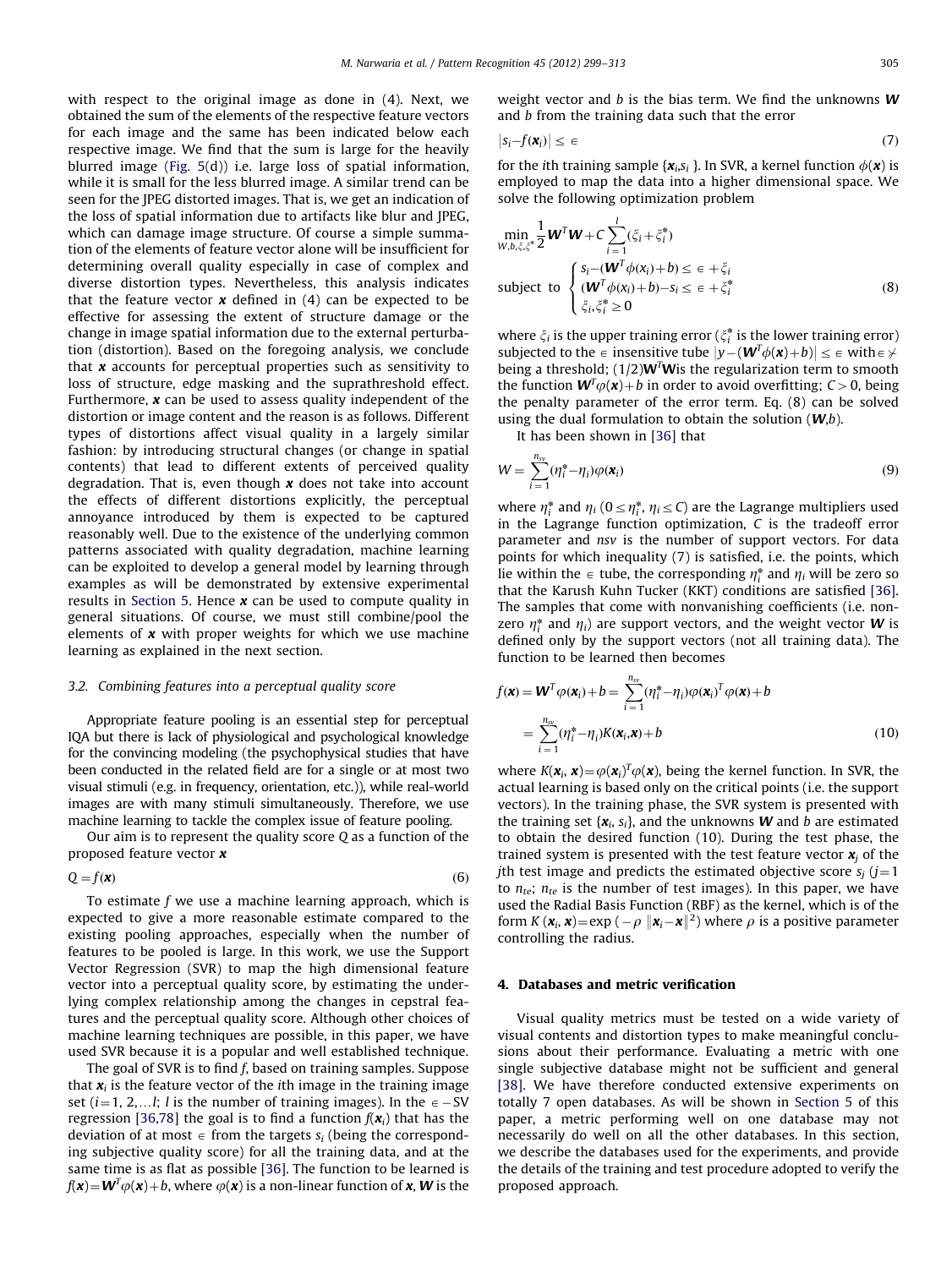## *4.1. Database description*

The LIVE image database [39] includes 29 original 24-bits/ pixel color images. Totally it consists of 982 images (779 distorted images and 203 reference images). Five types of distortions were introduced to obtain the distorted images: (1) JPEG-2000 compression, (2) JPEG compression, (3) White Gaussian Noise (WGN), (4) Gaussian blurring and (5) Rayleigh-distributed bit stream errors of a JPEG-2000 compressed stream or Fastfading distortions (FF). Subjective quality scores for each image are available in the form of Differential Mean Opinion Scores (DMOS).

The IRCCyN/IVC database [40] consists of 10 original color images with a resolution of  $512 \times 512$  pixels from which 185 distorted images have been generated, using 4 different processes: (1) JPEG compression, (2) JPEG2000 compression, (3) LAR (locally adaptive resolution) coding and (4) blurring. Subjective quality scores are available in the form of Mean Opinion Scores (MOS).

In the A57 database [41], 3 original images of size  $512 \times 512$  are distorted with 6 types of distortions and 3 contrasts. These result in 54 distorted images (3 images  $\times$  6 distortion types  $\times$  3 contrasts). The distortion types used are: (1) quantization of the LH subbands of a 5-level DWT of the image using the 9/7 filters, (2) additive Gaussian white noise, (3) baseline JPEG compression, (4) JPEG-2000 compression, (5) JPEG-2000 compression with the Dynamic Contrast-Based Quantization algorithm of which applies greater quantization to the fine spatial scales relative to the coarse scales in an attempt to preserve global precedence and (6) blurring. The subjective scores have been made available in the form of DMOS.

The Tampere Image Database (TID) database [42] involves 25 original reference color images (resolution  $512 \times 384$ ), which have been processed by 17 different types of distortions: additive Gaussian noise, additive noise in color components, spatially correlated noise, masked noise, high frequency noise, impulse noise, quantization noise, Gaussian blur, image denoising, JPEG compression, JPEG2000 compression, JPEG transmission errors, JPEG2000 transmission errors, non-eccentricity pattern noise, local block-wise distortions of different intensity, mean shift (intensity shift) and contrast change. There are 4 distortion levels and thus it consists of 1700 (25  $\times$  17  $\times$  4) distorted images; there are 100 images for each distortion type. Subjective quality scores are reported in the form of MOS.

The Wireless Imaging Quality (WIQ) database [53] consists of 7 undistorted reference images, 80 distorted test images, and quality scores rated by human observers that have been obtained from two subjective tests. In each test, 40 distorted images along with the 7 reference images were presented to 30 participants. The quality scoring was conducted using a Double Stimulus Continuous Quality Scale (DSCQS). The difference scores between reference and distorted image were then averaged over all 30 participants to obtain a DMOS for each image. The test images included in the WIQ database consist of wireless imaging artifacts, which are not considered in any of the other publicly available image quality databases.

A publicly available video database [44] was also used in this study and we refer to this database as the EPFL video database. Six original video sequences at CIF spatial resolution  $(352 \times 288)$ pixels) were encoded with H.264/AVC. For each encoded video sequence, 12 corrupted bit streams were generated by dropping packets according to a given error pattern. To simulate burst errors, the patterns have been generated at six different packet loss rates (0.1%, 0.4%, 1%, 3%, 5% and 10%) and two channel realizations have been selected for each packet loss rate. The packet loss free sequences were also included in the test material, thus finally 78 video sequences were rated by 40 subjects. Subjective scores have been made available as MOS.

Finally, we used another publicly available image database [49]. It is different from all the databases discussed above, with respect to the distortion type since the distortion is due to watermarking. It consists of 210 images watermarked in three distinct frequency ranges. The watermarking technique basically modulates a noise-like watermark onto a frequency carrier, and additively embeds the watermark in different regions of the Fourier spectrum. The subjective scores are reported as MOS.

#### *4.2. Test procedure and evaluation criteria*

We evaluate the performance of the proposed scheme in two different ways. Firstly, we have employed the *k*-fold cross validation (CV) strategy [45] for each database separately: the data was split into *k* chunks, one chunk was used for test, and the  $r$ emaining  $(k-1)$  chunks were used for training. The experiment was repeated with each of the *k* chunks used for testing. The average accuracy of the tests over the *k* chunks was taken as the performance measure. The splitting of the data into *k* chunks was done carefully so that the image contents presenting in one chunk did not appear in any of the remaining chunks (and this chunk is used as the test set). One image content is defined as all the distorted versions of a same original image. As an example, consider the TID database, which consists of 25 original images. In this case, the first chunk included all the distorted versions of the first five original images. The second chunk consisted of distorted versions of the next five original images and so on. Thus, in this case there were a total of five chunks each of which comprised different image contents. With the similar splitting procedure we obtained 10 chunks for IVC database, seven chunks for WIQ database and three chunks for A57 database. In this way, it was ensured that images appearing in the test set are not present in the training set. As the second way of performance assessment, we have used the cross database evaluation: the proposed system was trained from the images in one database and images from the remaining databases formed the test set.

A 4-parameter logistic mapping between the objective outputs and the subjective quality ratings was also employed, following the Video Quality Experts Group (VQEG) Phase-I/II test and validation method [46], to remove any nonlinearity due to the subjective rating process and to facilitate the comparison of the metrics in a common analysis space. The experimental results are reported in terms of the three criteria commonly used for performance comparison namely: Pearson linear correlation coefficient *C<sup>P</sup>* (for prediction accuracy), Spearman rank order correlation coefficient *C<sup>S</sup>* (for monotonicity) and Root Mean Squared Error (RMSE), between the subjective score and the objective prediction. For a perfect match between the objective and subjective scores,  $C_P = C_S = 1$  and RMSE = 0. A better quality metric has higher *C<sup>P</sup>* and *C<sup>S</sup>* and lower RMSE.

We have also compared the performance of the proposed *Q* (with *k*-fold CV) with the following existing visual quality estimators: PSNR, SSIM [11], MSVD [15], VSNR [55], VIF [57] and PSNR-HVS-M [74]. For VSNR, VIF, IFC and SSIM implementation, we have used the publicly accessible Matlab package that implements a variety of visual quality assessment algorithms [58]; they are the original codes provided by the image quality assessment algorithm designers. For PSNR-HVS-M, we used the code provided by its authors and is publicly available at [70]. The publicly available LibSVM software package [78] was used to implement the SVR algorithm. In addition, the results for another recent metric presented in [20] are also reported; however, since the code is not publicly available, we derive the results directly from their paper [20] for only the databases, which had been used in [20]; also, since two metrics were proposed using geometric moments [37] with one using Tchebichef moments and the other using Krawtchouk moments, we only compare with the best results among the two. Since we have used all publicly accessible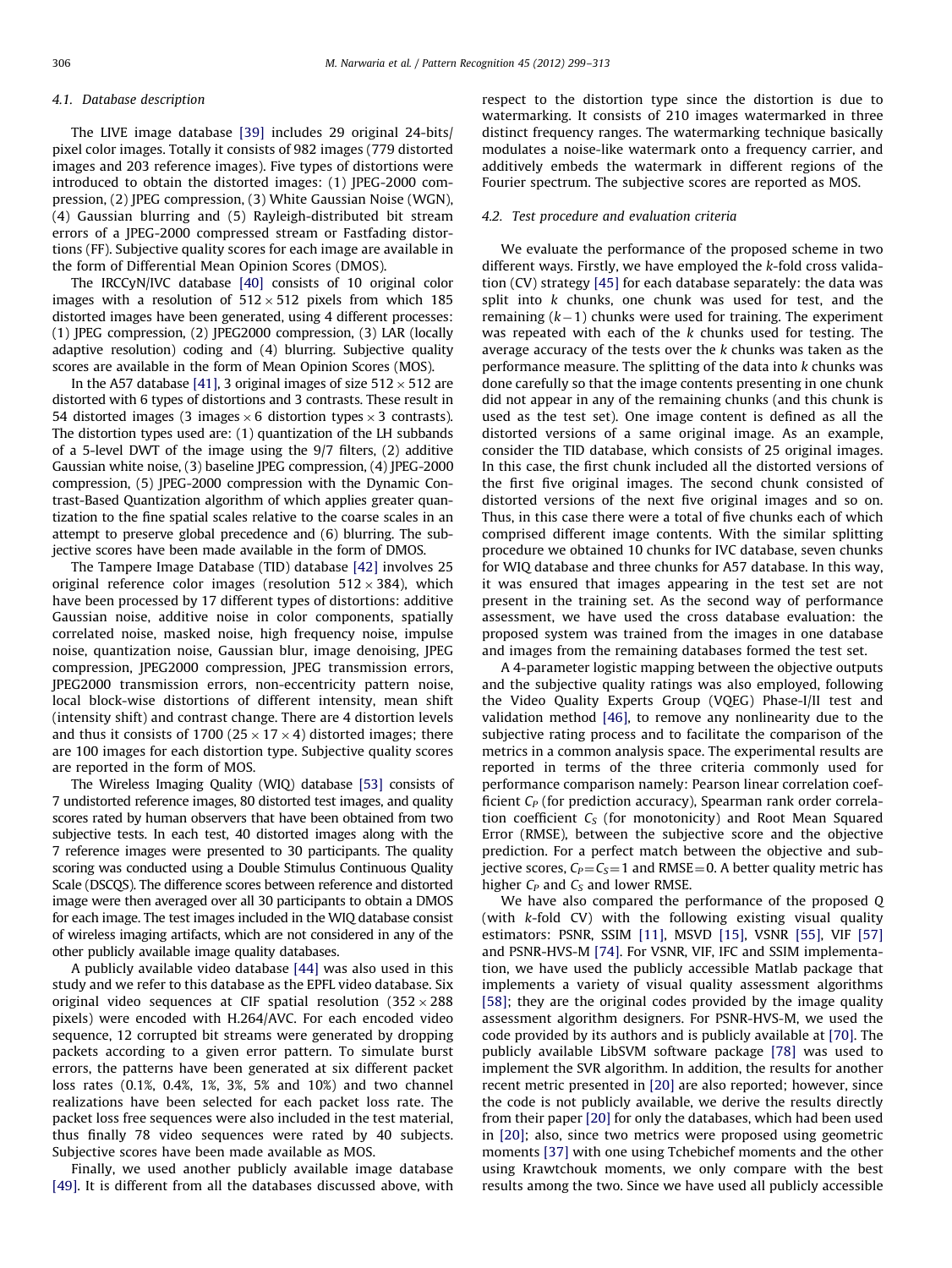softwares and databases in this paper as far as possible, the results reported in this paper can be reproduced for any future research.

Most of the existing visual quality metrics work only with the luminance component of the image/video. Therefore, all experimental results reported in this paper are for the luminance component only (because the luminance component plays a more significant role in human visual perception than color components).

## 5. Experimental results and analysis

## *5.1. Performance evaluation*

The results for the *k*-fold CV tests (denoted by *Q*) for the individual image databases are given in Table 1. Furthermore, for an overall comparative performance, the averaged results over

Table 1 Experimental results for the 5 image databases individually. The three best metrics have been highlighted by bold font for quick glance.

| Criteria    | Metric          | <b>LIVE</b> | A57    | <b>WIO</b>     | <b>IVC</b>     | <b>TID</b>               |
|-------------|-----------------|-------------|--------|----------------|----------------|--------------------------|
| $C_P$       | <b>SSIM</b>     | 0.9473      | 0.8033 | 0.7876         | 0.9018         | 0.7756                   |
|             | <b>MSVD</b>     | 0.8880      | 0.7099 | 0.7433         | 0.7975         | 0.6423                   |
|             | <b>VIF</b>      | 0.9655      | 0.6139 | 0.7559         | 0.8966         | 0.8049                   |
|             | <b>VSNR</b>     | 0.9520      | 0.9210 | 0.7623         | 0.8025         | 0.6820                   |
|             | <b>PSNR</b>     | 0.9124      | 0.6273 | 0.7601         | 0.7196         | 0.5677                   |
|             | PSNR-HVS-M      | 0.9432      | 0.8896 | 0.8191         | 0.8902         | 0.5784                   |
|             | Ref. [16]       | 0.9253      | 0.6799 |                | 0.8776         |                          |
|             | Q               | 0.9684      | 0.9021 | 0.9048         | 0.9511         | 0.8092                   |
|             | $Q_{TID}$       | 0.9519      | 0.9019 | 0.8489         | 0.8772         | -                        |
|             | $Q_{LIVE}$      | -           | 0.8944 | 0.8473         | 0.8784         | 0.7859                   |
|             | $Q_{IVC}$       | 0.9554      | 0.9008 | 0.8472         |                | 0.7840                   |
|             | $Q_{watermark}$ | 0.9552      | 0.9011 | 0.8480         | 0.8794         | 0.7881                   |
| $C_{S}$     | <b>SSIM</b>     | 0.9500      | 0.8103 | 0.7261         | 0.9017         | 0.7792                   |
|             | <b>MSVD</b>     | 0.9102      | 0.6485 | 0.6362         | 0.7734         | 0.6520                   |
|             | <b>VIF</b>      | 0.9735      | 0.6223 | 0.6918         | 0.8964         | 0.7491                   |
|             | <b>VSNR</b>     | 0.9400      | 0.9355 | 0.6558         | 0.7993         | 0.7000                   |
|             | <b>PSNR</b>     | 0.9056      | 0.6189 | 0.6257         | 0.6885         | 0.5773                   |
|             | PSNR-HVS-M      | 0.9372      | 0.8962 | 0.7568         | 0.8832         | 0.5952                   |
|             | Ref. [16]       | 0.9216      | 0.7255 | $\overline{a}$ | 0.8952         | 0.6740                   |
|             | Q               | 0.9599      | 0.8586 | 0.8064         | 0.9171         | 0.7848                   |
|             | $Q_{TID}$       | 0.9383      | 0.8561 | 0.8410         | 0.8677         | $\overline{\phantom{0}}$ |
|             | QLIVE           |             | 0.8532 | 0.8396         | 0.8690         | 0.7732                   |
|             | $Q_{IVC}$       | 0.9442      | 0.8496 | 0.8420         | $\overline{a}$ | 0.7645                   |
|             | $Q_{watermark}$ | 0.9433      | 0.8551 | 0.8389         | 0.8688         | 0.7690                   |
| <b>RMSE</b> | <b>SSIM</b>     | 8.0553      | 0.1914 | 13.8160        | 0.5303         | 0.8511                   |
|             | <b>MSVD</b>     | 10.6315     | 0.1731 | 15.3228        | 0.7739         | 1.0285                   |
|             | <b>VIF</b>      | 6.0174      | 0.1940 | 14.9964        | 0.5239         | 0.7945                   |
|             | <b>VSNR</b>     | 7.0804      | 0.0957 | 14.8864        | 0.7269         | 0.9851                   |
|             | <b>PSNR</b>     | 9.0864      | 0.6189 | 14.8856        | 0.8460         | 1.1047                   |
|             | PSNR-HVS-M      | 8.0564      | 0.1156 | 13.1412        | 0.5550         | 1.0947                   |
|             | Ref. [16]       | -           |        | $\overline{a}$ |                |                          |
|             | Q               | 5.5731      | 0.0988 | 7.6384         | 0.3649         | 0.7930                   |
|             | $Q_{TID}$       | 7.0830      | 0.1062 | 12.1058        | 0.5849         |                          |
|             | $Q_{LIVE}$      |             | 0.1099 | 12.1305        | 0.5823         | 0.8296                   |
|             | $Q_{IVC}$       | 6.8303      | 0.1068 | 12.1688        |                | 0.8331                   |
|             | $Q_{watermark}$ | 6.8430      | 0.1066 | 12.1658        | 0.5800         | 0.8261                   |

the 5 image databases are given in Table 2. We computed the average values for two cases. In the first case, the correlation scores were directly averaged, while in the second case, a weighted average was computed with the weights depending on the number of distorted images in each database (refer to Section 4.1 for such numbers). We can see that the proposed *Q* performs better than the other IQA schemes. Recall that for *Q* we made sure that the images used for training did not appear in the test set. It was also found that in general, the proposed scheme performed well for individual distortion types. We can also observe from Table 2 that the proposed metric gives the better overall performance in both averaging cases for the three evaluation criteria.

Another observation from Table 1 is that some existing metrics are less consistent since they do not perform well for all the databases. For instance VSNR does well on A57 but its performance is relatively low for other databases. VIF performs well on 3 databases but performs rather poorly on A57. By contrast, the proposed scheme is more consistent in its performance. To gain more insights into such behavior of quality metrics, we perform additional analysis using the TID database. In our opinion, the variation in performance of quality metrics over the different databases is partly due to the distortion levels. For instance, A57 database mainly contains images with near-threshold distortions i.e. image quality degradation is just noticeable. On the other hand, databases like LIVE and IVC consist of images with suprathreshold distortions i.e. image quality degradation could be severe and more noticeable to the human eye. We conducted further tests to verify this. We observed the performance of different metrics for the 4 distortion levels of the TID database. The first level (Level 1) denotes just noticeable or near threshold distortion while the fourth level (Level 4) indicates higher distortions. With a total of 1700 distorted images and 4 distortion levels, there are 425 images for each distortion level. Table 3 presents the *C<sup>P</sup>* values for the prediction performance of different metrics on the 4 distortion levels. The C<sub>S</sub> and RMSE values are not presented here since they lead to similar conclusion as  $C_P$  values. We can see that MSVD, VIF, VSNR and PSNR-HVS-M perform relatively better for the fourth distortion level (i.e. higher amount of distortion) while they are relatively poor for lower distortion

#### Table 3

 $C_P$  values for the 4 distortion levels in TID database. Level 1 indicates lower distortion while Level 4 corresponds to high distortion. The best three metrics have been highlighted by bold font for quick glance.

| Metric                                                          | Level 1                                        | Level 2                                        | Level 3                                        | Level 4                                        |
|-----------------------------------------------------------------|------------------------------------------------|------------------------------------------------|------------------------------------------------|------------------------------------------------|
| <b>SSIM</b><br><b>MSVD</b><br>VIF<br><b>VSNR</b><br><b>PSNR</b> | 0.7564<br>0.4811<br>0.5355<br>0.6180<br>0.5742 | 0.6102<br>0.5844<br>0.5197<br>0.6402<br>0.3241 | 0.6326<br>0.3869<br>0.8146<br>0.4687<br>0.3601 | 0.6766<br>0.6050<br>0.8851<br>0.6492<br>0.3601 |
| <b>PSNR-HVS-M</b><br>0                                          | 0.4232<br>0.7649<br>0.7579                     | 0.5036<br>0.6464<br>0.6376                     | 0.4657<br>0.6882<br>0.6723                     | 0.5114<br>0.7655<br>0.7401                     |

Average performance of metrics over the 5 image databases. The two best metrics have been highlighted by bold font for quick glance.

| Type of average    | Criteria    | <b>SSIM</b> | <b>MSVD</b> | <b>VIF</b> | <b>VSNR</b> | <b>PSNR</b> | <b>PSNR-HVS-M</b> | Q      | $Q_{watermark}$ |
|--------------------|-------------|-------------|-------------|------------|-------------|-------------|-------------------|--------|-----------------|
| Direct averaging   | Ċв          | 0.8431      | 0.7562      | 0.8074     | 0.8240      | 0.7174      | 0.8241            | 0.9071 | 0.8744          |
|                    | Lς          | 0.8335      | 0.7241      | 0.7866     | 0.8061      | 0.6832      | 0.8145            | 0.8654 | 0.8550          |
|                    | <b>RMSE</b> | 4.6888      | 5.5839      | 4.4988     | 4.7547      | 5.3083      | 4.5926            | 2.8936 | 4.1043          |
| Weighted averaging | Ċв          | 0.8404      | 0.7362      | 0.8584     | 0.7842      | 0.6961      | 0.7290            | 0.8743 | 0.8520          |
|                    | Lς          | 0.8418      | 0.7435      | 0.8279     | 0.7877      | 0.6936      | 0.7369            | 0.8522 | 0.8356          |
|                    | <b>RMSE</b> | 3.5225      | 4.5175      | 2.8547     | 3.3182      | 4.0592      | 3.6430            | 2.5008 | 3.0691          |

Table 2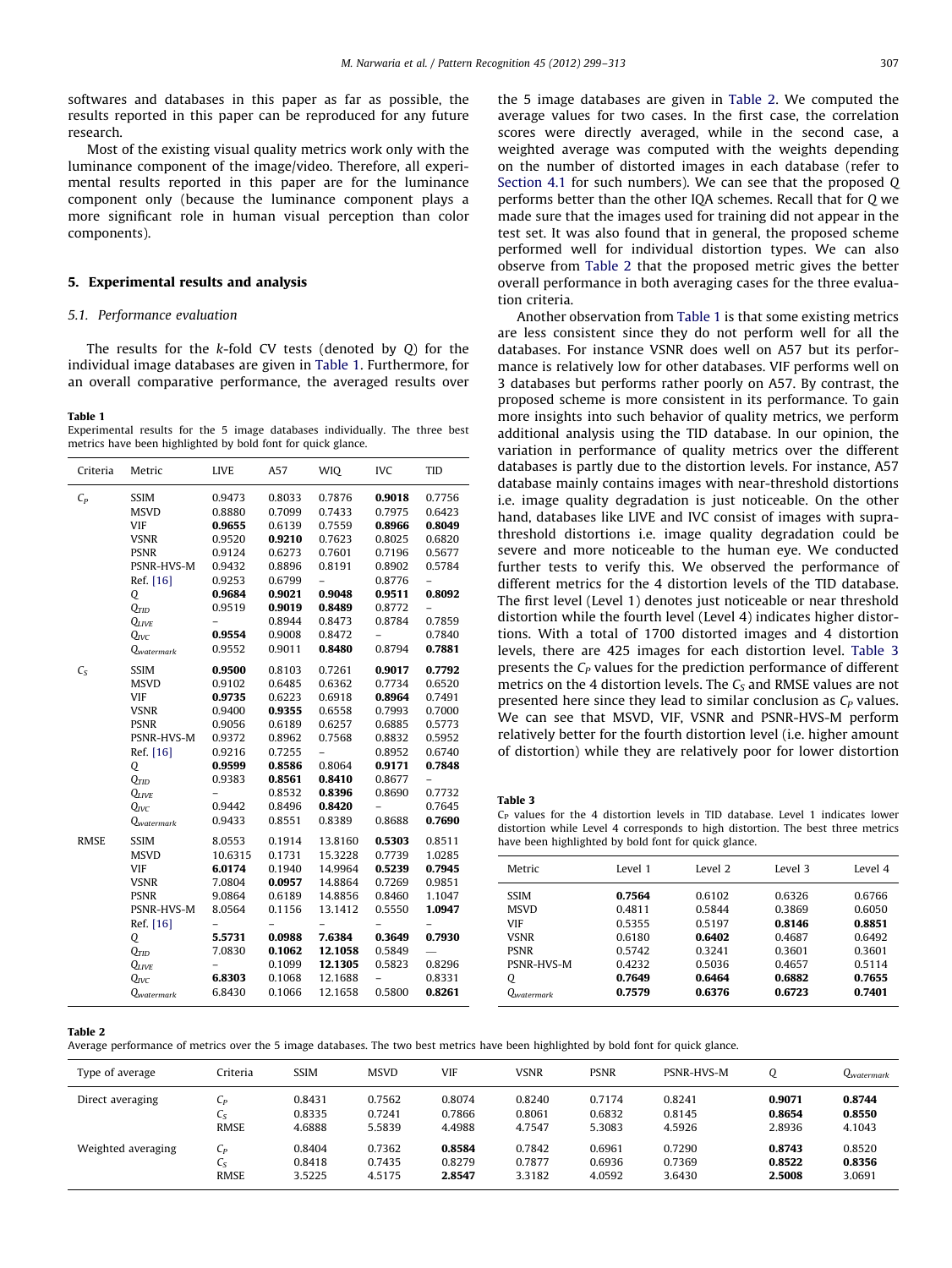levels. Also we find that there is large variation in prediction accuracies for MSVD, VIF and PSNR-HVS-M as we go from Levels 1 to 4. On the other hand, SSIM, VSNR and *Q* are more consistent for the 4 levels with *Q* being better than the two. Therefore, *Q*, in general, not only performs better for each distortion level but is also more stable and consistent for the 4 levels. We believe this to be a reason for the better performance of the proposed metric for all the databases. That is, it achieves a better tradeoff for the performance on near-threshold and supra-threshold distortions. This confirms the point we made earlier in Section 3: 2D melcepstrum features can tackle near threshold distortions more efficiently. Overall, the proposed metric performs consistently better across databases and this is an important advantage over the existing metrics.

#### *5.2. Cross database validation*

Since the proposed scheme involves training, we further present the results for the cross-database evaluation in Table 1 where *QTID*, *QLIVE*, *QIVC* and *Qwatermark* denote that training is done with TID, LIVE, IVC and watermarked image databases, respectively, while the remaining databases form the test sets. Since the training and test sets come from different databases, the cross database evaluation helps to evaluate the robustness of the proposed scheme to untrained data. We can again see that the proposed scheme performs quite well with all the 3 test criteria  $(C_P, C_S$  and RMSE). It is also worth pointing out that  $Q_{IVC}$  achieves good results for the TID database since in this case the training set size (185 images) is relatively smaller than the test set (1700 images). Similar comments can also be made for *Qwatermark* where training set consists of 210 images.

As mentioned before, we also used the image database with watermarked images. This type of distortion is different from other commonly occurring distortions (like JPEG, Blur, white noise distortion, etc.) due to the specific processing that images undergo. We used this database only as a training set to further confirm the robustness of the proposed scheme to new and untrained distortions. Similar to the previous notations, *Qwatermark* denotes the training with watermarked image database. As can be seen, *Qwatermark* performs quite well. This further confirms our claim that quality degradation due to different distortion types can be assessed by exploiting the underlying common patterns characterized by the *structure* loss. We have also presented the results for *Qwatermark* for the 2 averaging cases mentioned before

#### Table 4

Experimental results for EPFL video database. The three best metrics have been highlighted by bold font for quick glance.

| Criteria/metric | $C_P$  | $C_{S}$ | <b>RMSE</b> |
|-----------------|--------|---------|-------------|
| <b>SSIM</b>     | 0.6878 | 0.7080  | 0.9790      |
| <b>MSVD</b>     | 0.8554 | 0.8508  | 0.6987      |
| VIF             | 0.7519 | 0.7524  | 0.8892      |
| <b>VSNR</b>     | 0.8838 | 0.8631  | 0.6310      |
| <b>PSNR</b>     | 0.6910 | 0.6869  | 0.9750      |
| PSNR-HVS-M      | 0.8865 | 0.8760  | 0.6240      |
| $Q_{TID}$       | 0.9390 | 0.9293  | 0.4640      |
| $Q_{I I V E}$   | 0.9426 | 0.9321  | 0.4502      |
| $Q_{IVC}$       | 0.9411 | 0.9311  | 0.4562      |
| watermark       | 0.9394 | 0.9304  | 0.4626      |

(see Table 2) and we find that it performs very well especially given the relatively small training set size and training content being only watermark distortion.

As the last test in cross database evaluation, we test the performance of the proposed scheme for a video database. The trained system is used to predict the quality score of each individual frame and the overall quality score of the video is determined as the average of the scores all the frames in the video. The same procedure was also adopted for evaluating the other metrics. We present the results in Table 4. We can see that *QTID*, *QIVC*, *QLIVE* and *Qwatermark* all perform better than the existing metrics under comparison. Note that the videos in this database have been distorted due to H.264/AVC, which is obviously not present in the image databases. Since the training is done with image databases, the good performance of the proposed metric is again indicative of its generalization ability to new visual/ distortion content. The better performance of the proposed metric for this video database is also important since H.264/AVC is a recent video coding standard, which is fast gaining industry appreciation. Although video quality assessment may also involve temporal factors for quality estimation, the aforesaid procedure of using the average of frame level quality as the overall video quality score is still a popular and widely used method. Accounting for the temporal factors for video quality assessment is out of the scope of this paper and is a potential future work. Moreover, in this paper, we used the video database primarily to evaluate the proposed metrics performance for untrained contents.

## *5.3. Metric efficiency evaluation*

An important criterion to judge the performance of an IQA metric is its efficiency in terms of computational time required. The practical utility of a metric will reduce significantly if it is slow and computationally expensive in spite of its high prediction accuracy. In this section, we compare the efficiency (i.e. computational complexity) of different metrics. We measured the average execution time required per image in the A57 database (image resolution is  $512 \times 512$ ) on a PC with 2.40 GHz Intel Core2 CPU and 2 GB of RAM. Table 5 shows the average time required per image (s), with all the codes implemented in Matlab. We can see that the proposed metric takes less time than all the metrics except PSNR and SSIM. This is because the feature extraction stage in the proposed metric takes the advantage of the Fast Fourier Transform (FFT) algorithm during the DFT computation. Note that DFT normally requires *O*(*N* 2 ) operations to process *N* samples but for FFT this number is only *O*(*N* log(*N*)). Hence the proposed metric is reasonably efficient in terms of execution time required (in addition to better prediction accuracies) and as a result more suitable for real time IQA.

## 6. Analysis for reduced-reference scenario and further discussion

#### *6.1. Reduced-reference IQA*

Objective IQA metrics can be classified into 3 categories based on the amount of information used for predicting quality: (1) fullreference (FR) metrics, which uses complete reference image

Average execution time (ss/image) for different metrics. The three best metrics have been highlighted by bold font for quick glance.

| Metrics    | <b>SSIM</b> | <b>MSVD</b> | <b>VIF</b> | <b>VSNR</b> | <b>PSNR</b> | PSNR-HVS-M | Ref. [95] | Proposed |
|------------|-------------|-------------|------------|-------------|-------------|------------|-----------|----------|
| Time $(s)$ | 0.0454      | 0.6036      | 3.4829     | 0.4452      | 0.0037      | 2.5586     | 5.9276    | 0.3268   |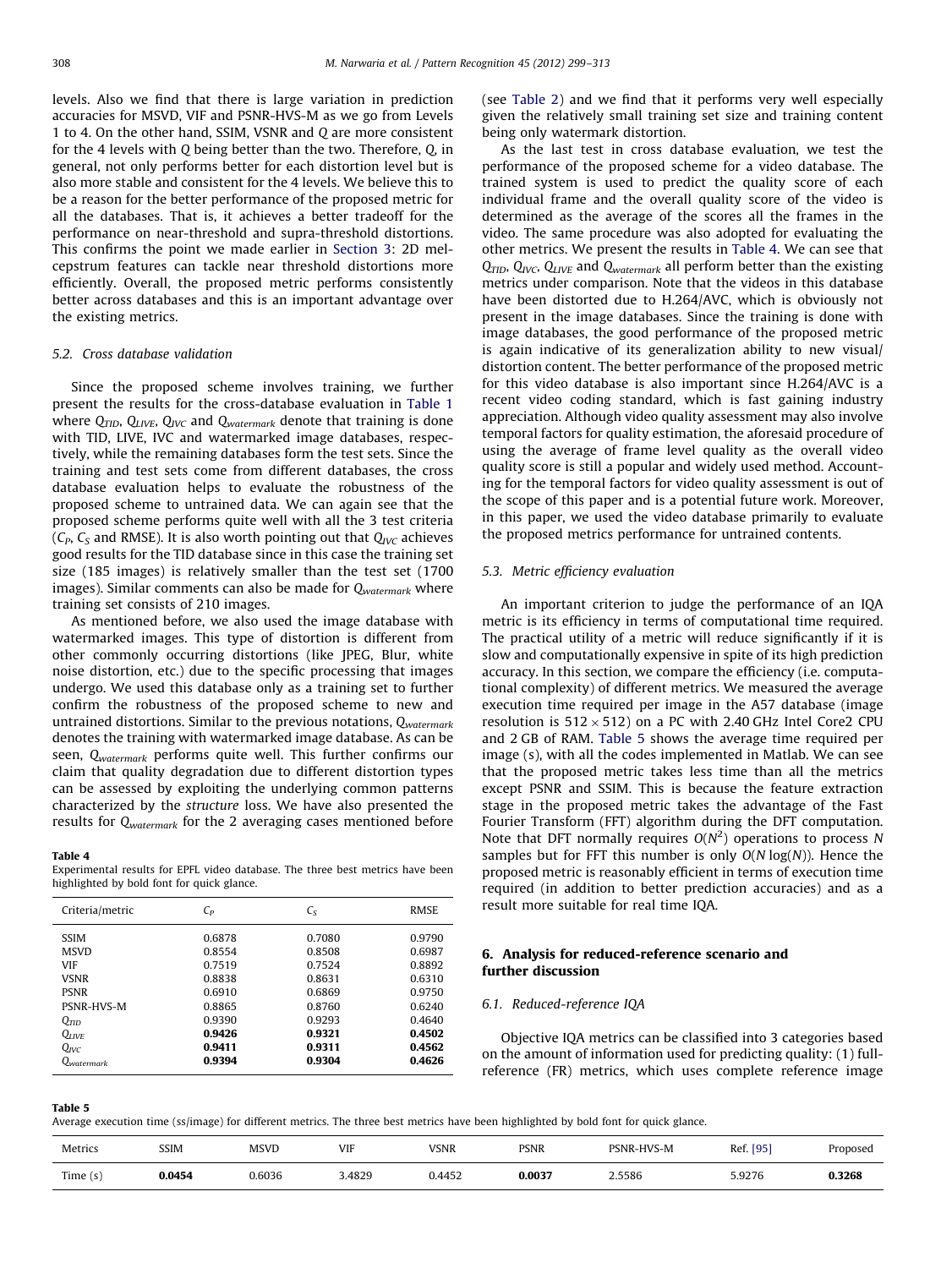information, (2) reduced-reference (RR) metrics, which uses only partial information from the reference image and (3) no-reference (NR) metrics, which do not use any reference image information. FR metrics are generally more accurate while NR metrics can be used when the reference image is not available. RR metrics are essentially a tradeoff between these two since only partial information of the reference image is required. Literature survey shows that there has been more progress in developing FR IQA while RR and NR IQA have been relatively unexplored.

Obviously an RR IQA allows lower requirement of memory, bandwidth and computations. In a practical context of RR IQA, within an image transmission service, the reference image information (RRI) is sent along with the image to be transmitted. The compression of the RRI can be achieved by lossless coding. At the receiver end, one uses the RRI and compares it with the features of the decoded/received image. From this comparison one determines the objective quality score of the image received.

In the proposed metric, the length of the feature vector is  $M^2$ for an *N* by *N* image where the reduced data is *M* by *M* with  $M < N$ . In our case we used  $M=49$  as in [33]. Therefore, we only need  $49^2$  = 2401 coefficients of the reference image to perform quality assessment. Thus, for  $N=512$  (i.e.  $512 \times 512$ ), we need only 0.92% of the actual reference image size. For an image with size  $512 \times 384$  (as in TID database), we need to have only 1.2% for the amount of data in comparison with the actual reference image size. Therefore, even in its original form, the proposed metric can be considered an RR metric.

We now explore further possibility of using the proposed metric in reduced-reference scenario. A block diagram is shown in Fig. 6 where a new block ''dimension reduction'' has been used reduce the number of features as required in RR IQA. We now outline the ''dimension reduction'' procedure. From Eq. (2) we find that each bin energy *G*(*m*,*n*) (a complex number in general) is a weighted sum of the frequency components where the non-uniform weights can be visualized through the grid or the weight diagram representation shown in Fig. 2. Therefore, the energy in each bin has a pre-defined contribution from each frequency component. Now it is a fact that higher frequency components are more important for quality assessment, and to use this to our advantage, we retain only those bin energies corresponding to the higher frequency components and discard the lower frequency components. Effectively this will mean ignoring the effect of the lower frequency components for the benefit of achieving further dimension reduction. We use the 2D mel-cepstrum features *c*^(*p*,*q*) defined in Eq. (3) on which we apply the said dimension reduction procedure to obtain  $\hat{c}_R(p,q)$  where we used the subscript *R* to distinguish it from  $\hat{c}(p,q)$ . We then define the new feature vector as

$$
\mathbf{x}^{(new)} = |\mathbf{x}_r^{(new)} - \mathbf{x}_d^{(new)}|
$$
 (11)

where  $\mathbf{x}_r^{(new)}$  and  $\mathbf{x}_d^{(new)}$  are the features from the reference and distorted images, respectively, with reduced dimension  $R < M$ . We note that similar to **x** defined in Eq. (4),  $\mathbf{x}^{(new)}$  also accounts for the perceptual properties like sensitivity to loss of structure, edge masking and the suprathreshold effect. However, unlike  $x$  it lacks information regarding the changes corresponding to lower frequency components. To illustrate the usefulness of the said dimension reduction procedure, we present the experimental results with  $R = 500$  as an example i.e. we retain only 500 coefficients out of 2401, which corresponds to using only 20.82% of the total number of coefficients. This in turn means that we need to transmit only *R*  $(=500$  in this example) coefficients from the reference image to compute the quality of the transmitted image. For notations regarding the RR metric, we use the superscript *R* with all the previously defined symbols. For instance,  $Q_{\text{watermark}}^{(R)}$  denotes the system trained only with the watermarked image database with *R* coefficients. So the superscript in  $Q_{\text{watermark}}^{(R)}$  distinguishes it from the symbol  $Q_{\text{watermark}}$ , which corresponds to the FR case. We follow a similar notation for *Q*, *QTID*, *QLIVE*, *Qwatermark* and *QIVC*. We present the experimental results for the RR case in Table 7. We find that though the prediction accuracies decrease they are acceptable and compare favorably to the case when no dimension reduction is employed. We can also observe that the prediction performance is quite competitive with the existing full-reference metrics, which use the complete reference image

#### Table 6

Demonstration of scalability on TID and LIVE databases. The prediction accuracy is presented in terms of  $C_S$  for the metric  $Q_{watermark}^{(R)}$  for different values of *R*.

| R            | $C_{S}$ for<br><b>LIVE</b><br>database | $C_S$ for TID<br>database | Percent<br>savings<br>relative<br>to $R = 2401$ | $\Delta C_{S}$ for<br><b>LIVE</b><br>database | $\Delta C_{S}$ for<br>TID<br>database |
|--------------|----------------------------------------|---------------------------|-------------------------------------------------|-----------------------------------------------|---------------------------------------|
| 2401<br>2000 | 0.9433<br>0.9402                       | 0.7697<br>0.7624          | 16.70                                           | 0.0031                                        | 0.0073                                |
| 1500         | 0.9421                                 | 0.7592                    | 37.53                                           | 0.0012                                        | 0.0105                                |
| 1000         | 0.9387                                 | 0.7502                    | 58.35                                           | 0.0046                                        | 0.0195                                |
| 500          | 0.9379                                 | 0.7435                    | 79.80                                           | 0.0090                                        | 0.0262                                |
| 400          | 0.9270                                 | 0.7388                    | 83.34                                           | 0.0163                                        | 0.0309                                |
| 300          | 0.9276                                 | 0.7378                    | 87.51                                           | 0.0157                                        | 0.0319                                |
| 200          | 0.9135                                 | 0.7268                    | 91.67                                           | 0.0145                                        | 0.0397                                |
| 100          | 0.9208                                 | 0.7240                    | 95.84                                           | 0.0225                                        | 0.0457                                |



Fig. 6. Block diagram of the proposed RR metric.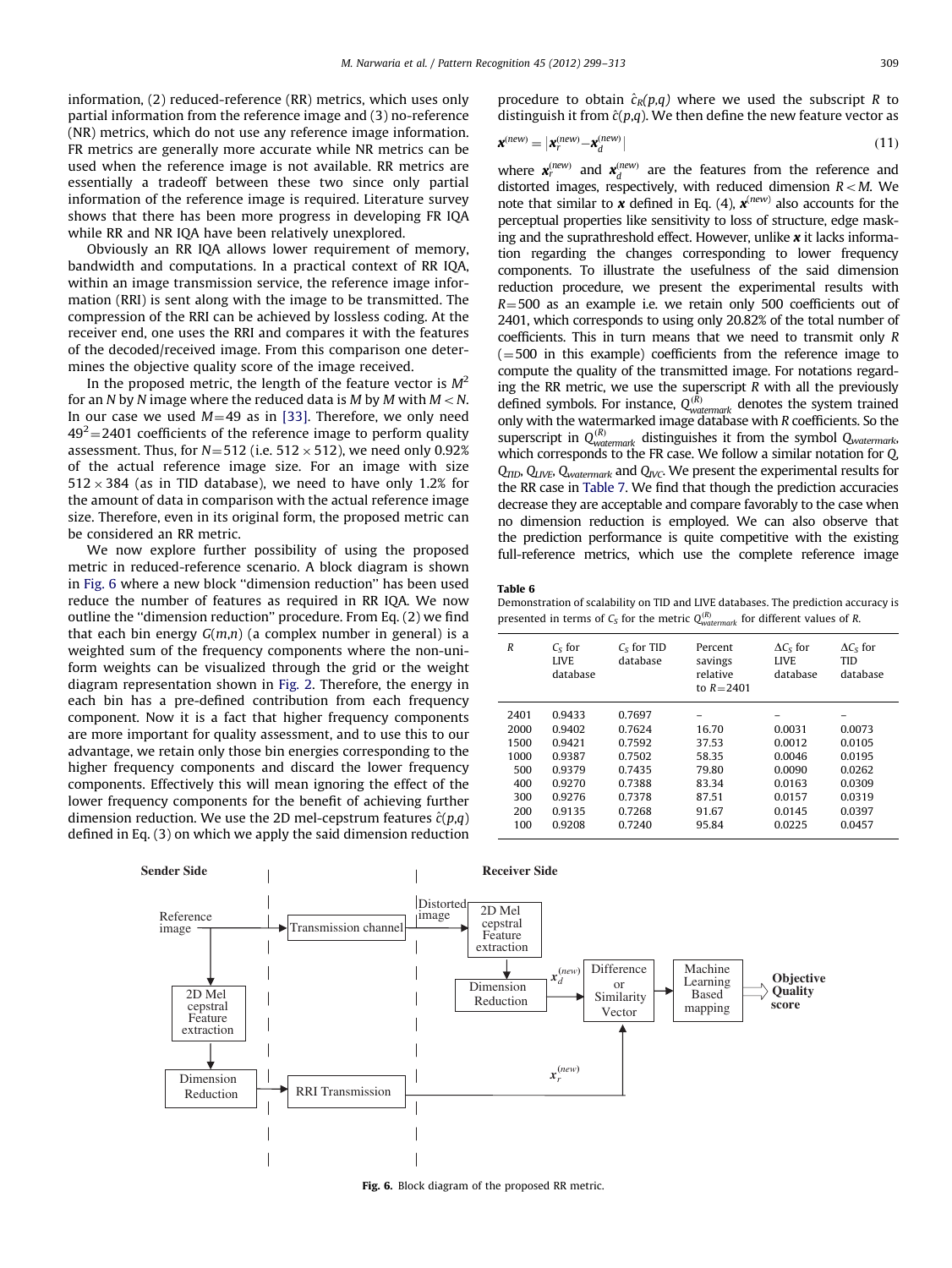Table 7 Performance of the proposed metric for reduced-reference scenario with  $R = 500$ .

|             | Criteria Metric LIVE   |        | A57    | WIO.    | <b>IVC</b> | TID    | EPFL video<br>database |
|-------------|------------------------|--------|--------|---------|------------|--------|------------------------|
| $C_{P}$     | $O^{(R)}$              | 0.9287 | 0.8491 | 0.8678  | 0.9381     | 0.7664 |                        |
|             | $Q_{TID}^{(R)}$        | 0.9108 | 0.8814 | 0.8164  | 0.8739     |        | 0.9244                 |
|             | $Q^{(R)}_{LIVE}$       |        | 0.8612 | 0.8163  | 0.8785     | 0.7607 | 0.9186                 |
|             | $Q_{IVC}^{(R)}$        | 0.9267 | 0.8646 | 0.8194  |            | 0.7675 | 0.9246                 |
|             | $Q_{watermark}^{(R)}$  | 0.9350 | 0.8742 | 0.8219  | 0.8757     | 0.7697 | 0.9252                 |
| $C_{S}$     | $O^{(R)}$              | 0.9115 | 0.7898 | 0.7527  | 0.9002     | 0.7442 |                        |
|             | $Q_{TID}^{(R)}$        | 0.9256 | 0.8386 | 0.8126  | 0.8620     |        | 0.9107                 |
|             | $Q^{(R)}_{LIVE}$       |        | 0.8156 | 0.8110  | 0.8700     | 0.7431 | 0.9068                 |
|             | $Q_{IVC}^{(R)}$        | 0.9232 | 0.8299 | 0.8170  |            | 0.7433 | 0.9086                 |
|             | $Q_{watermark}^{(R)}$  | 0.9379 | 0.8248 | 0.8164  | 0.8647     | 0.7435 | 0.9103                 |
| <b>RMSE</b> | $O^{(R)}$              | 7.8902 | 0.1055 | 8.5038  | 0.3993     | 0.8613 |                        |
|             | $Q_{TID}^{(R)}$        | 9.5445 | 0.1161 | 13.2294 | 0.5923     |        | 0.5145                 |
|             | $Q^{(R)}_{LIVE}$       |        | 0.1249 | 13.2326 | 0.5820     | 0.8710 | 0.5330                 |
|             | $Q_{IVC}^{(R)}$        | 8.6877 | 0.1235 | 13.1308 |            | 0.8602 | 0.5139                 |
|             | $2^{(R)}$<br>watermark | 7.2549 | 0.1193 | 13.0467 | 0.5884     | 0.8567 | 0.5117                 |

information. We further present the variation in performance (denoted by  $\Delta C_S$ ) of  $Q_{watermark}^{(R)}$  for TID and LIVE databases with different *R* values in Table 6. We have included the results only for these two databases since they are the biggest in terms of the number of images and distortion types. One can observe that the performance is quite robust and there is graceful degradation in metric performance as *R* decreases. We also present the amount of information  $(\%)$  saved with decreasing *R* relative to  $R = 2401$ . Given that 2401 is itself a small number compared to the typical image size, the savings made are significant. Similar observations were also made for the other databases but not presented here for the sake of brevity. For the same reason, we have omitted the results for  $Q^{(R)}$ ,  $Q^{(R)}_{\text{TID}}$ ,  $Q^{(R)}_{\text{LVE}}$  and  $Q^{(R)}_{\text{IVC}}$  in Table 6.

The presented analysis indicates the potential of achieving effective reduced—reference quality assessment with the proposed metric. Since we can select the amount of RRI to be sent based on the available resources (like bandwidth), the proposed metric is scalable. Scalability is referred to the ability of a quality metric to perform in accordance with the available resources (like bandwidth, computational power, memory capacity, etc.) of a practical system with a graceful and reasonable degradation in metric performance due to the resource constraints. Such scalability offers more flexibility to the proposed scheme in comparison to FR metrics, which require the entire reference image for quality computation. There are two reasons, which contribute to the resulting scalability. Firstly, the discarded coefficients in essence correspond to lower frequencies, which basically represent weak edges and texture. Due to the masking properties of the HVS weak edges are masked or their effect is reduced. So removing such coefficients has lesser impact on the prediction performance. The second reason is the use of SVR. Since the weights for the pooling stage are determined via sufficient training with subjective scores, it further reduces the impact of these coefficients on the overall quality. This in turn minimizes the loss of prediction accuracy and results in more robust quality prediction. Scalability is an important and desirable feature of the proposed RR IQA metric because it can achieve good tradeoff between the prediction accuracy and the amount of RRI.

We also compared  $Q^{(R)}_{watermark}$  with a recently developed Weibull statistics based RR metric [95] (hereafter we denote is as WSRRM). We obtained the software code for WSRRM from its authors. The reader may recall that  $Q_{watermark}^{(R)}$  implies training with contents that are different from those in the test databases. We

#### Table 8

Comparison with WSRRM [95]. The better metric has been highlighted by bold font for quick glance.

| Criteria    | Metric                | LIVE.   | A57    | <b>WIO</b> | <b>IVC</b> | <b>TID</b> |
|-------------|-----------------------|---------|--------|------------|------------|------------|
| $C_P$       | WSRRM                 | 0.8849  | 0.5830 | 0.8244     | 0.5267     | 0.5536     |
|             | $Q^{(R)}_{watermark}$ | 0.8642  | 0.5836 | 0.7996     | 0.5882     | 0.6313     |
| $C_{S}$     | <b>WSRRM</b>          | 0.8827  | 0.5621 | 0.8076     | 0.4512     | 0.5415     |
|             | $Q_{watermark}^{(R)}$ | 0.8598  | 0.5842 | 0.7905     | 0.5881     | 0.6366     |
| <b>RMSE</b> | <b>WSRRM</b>          | 10.7670 | 0.1997 | 12.9649    | 1.0357     | 1.1176     |
|             | $O^{(R)}$             | 11.6313 | 0.1992 | 13.7560    | 0.9853     | 1.0407     |

present the results for different databases in Table 8. In this case, we have used  $R=6$  to make a fair comparison with WSRRM, which uses 6 scalars [95] for RR quality computation. As can be seen,  $Q_{watermark}^{(R)}$  performs better than (we obtained similar conclusions for $Q_{TID}^{(R)}$ ,  $Q_{LIVE}^{(R)}$  and $Q_{IVC}^{(R)}$ ) than WSRRM for A57, IVC and TID databases and is competitive for LIVE and WIQ databases. Furthermore, WSRRM suffers from the following drawbacks, which are alleviated in our RR metric:

- Low efficiency with regards to its execution speed as well as the higher computational costs. On an average it takes about 5.92 s per image. The reason for this is that it uses multi-scale image decomposition using the steerable pyramid decomposition. In contrast, the proposed RR metric takes only 0.32 s per image.
- It lacks scalability while the proposed RR metric being scalable offers more flexibility as already discussed.

## *6.2. Further discussion*

We have three points, which deserve further discussion and are explained in what follows. First, the reader will recall that we used only the magnitude of the bin energy *G*(*m*,*n*) in Eq. (3). Note that *G*(*m*,*n*) will be a complex number in general, which we denote as  $Ae^{j\alpha}$  with magnitude A and phase  $\alpha$ . The 2D melcepstrum computation involves the logarithm of *G*(*m*,*n*), so we have  $log(G(m,n)) = log(Ae^{j\alpha}) = log(A) + j\alpha$ . Now both *A* and  $\alpha$  should be continuous functions for them to have a valid Fourier transform. However, since  $\alpha \in [-\pi,\pi]$  we must first unwrap the phase so that it becomes continuous. The major problem is that unwrapping the phase in 2-D is very difficult [89] due to two reasons. First, a typical image may contain thousands of individual phase wraps. Some of these wraps are genuine, while others may be false and are caused by the presence of noise and sometimes by the phase extraction algorithm itself. The process of differentiating between genuine and false phase wraps is extremely difficult and this adds complexity to the phase unwrapping problem. A second reason that complicates the phase unwrapping problem is its accumulative nature. The image is processed sequentially on a pixel-by-pixel basis. If a single genuine phase wrap between two neighboring pixels is missed due to noise, or a false wrap appears in the phase map, an error occurs in unwrapping both pixels. This kind of error then propagates throughout the rest of the image. In addition, phase unwrapping will be computationally expensive step and potentially a major bottle neck in the use of the proposed metric for real-time applications. Therefore, we used only the magnitude and discarded the phase.

The second point is regarding the use of multiple databases in this paper. It ensures that the proposed system is tested for its robustness to a wide variety of image and distortion contents on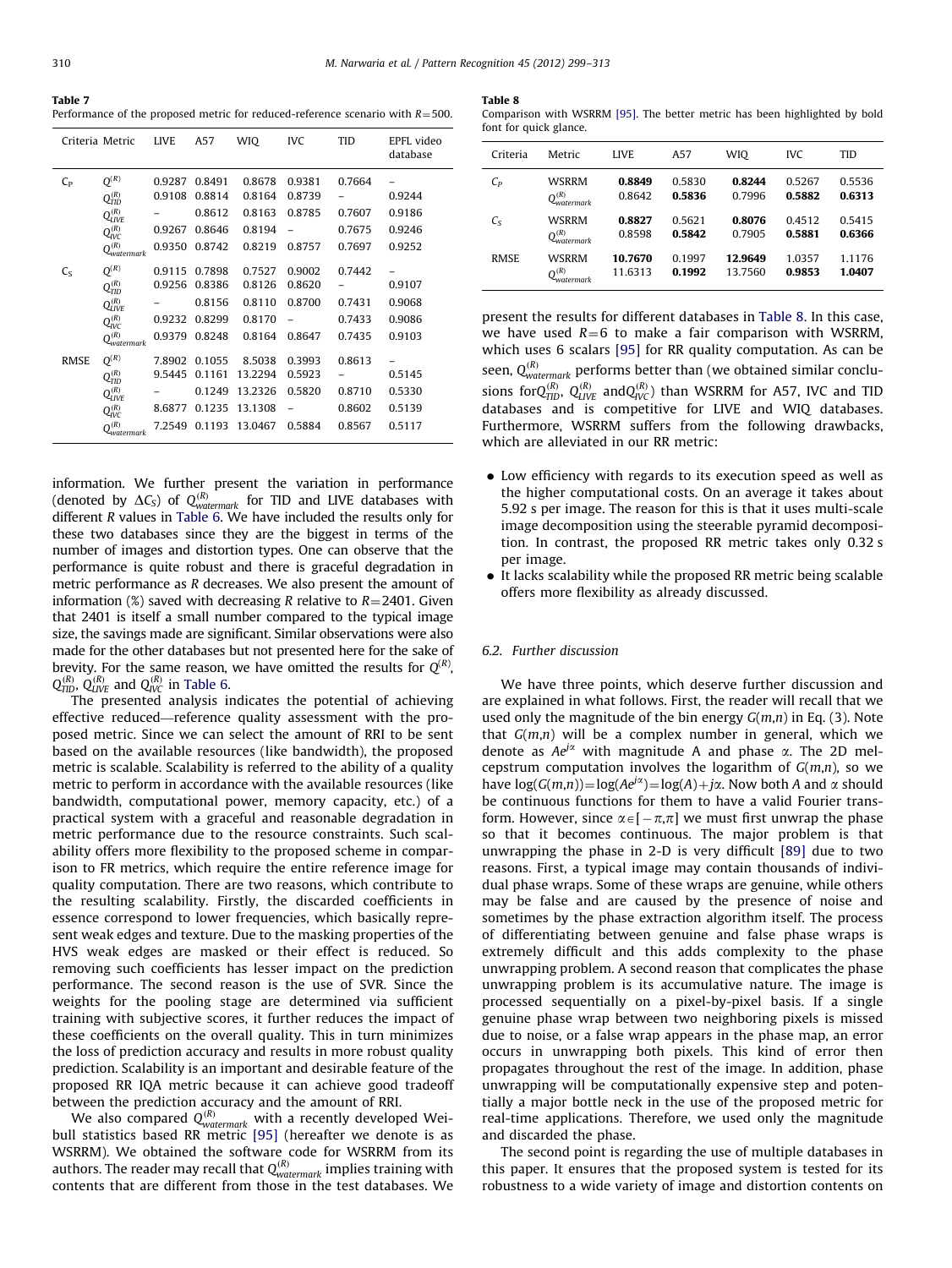which the proposed system is not trained. Besides, it also helps in more comprehensive metric testing since as discussed in Section 5, a metric performing well for one database may not do well on another. In addition, it facilitates the cross database evaluation, which provides a strong and convincing demonstration of the proposed system's ability to predict the quality well for untrained data. It may be mentioned here that for the cross database evaluation, we did not do any parameter optimization towards the test database. For instance consider *Qwatermark*. In this case, once we learn the model using all the images and associated subjective scores of the watermarked image database, we use the same model for testing LIVE, A57, TID, WIQ, IVC and EPFL (video database) databases. That is, we used the same kernel function namely RBF and the other parameters (i.e. radius of Gaussian function  $\rho$ , the tradeoff error *C* and regression tube width) were all kept constant when testing other image databases. Similar comments can be made for  $Q_{TID}$ ,  $Q_{LVE}$ ,  $Q_{IVC}$  and  $Q_{watermark}^{(R)}$ . The performance improves further if we train a model specifically for each test database separately. It is also worth pointing out that the proposed metric is pretty robust to the different SVR parameters in that small changes in them does not cause large change in the prediction performance.

Finally, as demonstrated the proposed scheme is more consistent and stable in its performance across multiple databases than the existing metrics. This highlights that the selected features based on the 2D mel-cepstrum are effective. In addition, they convey a clearer physical meaning. The exploitation of 2D mel-cepstral features for IQA is novel and interesting since originally mel-cepstrum analysis was formulated for speech/ audio signals. Since audio and visual signals have certain similarity as natural signals therefore it is not surprising that a similar approach can be used for analyzing them. The theory of natural signal statistics [62] also confirms that natural signals (including images and sounds) share statistical properties (for instance natural signals are highly structured). These features are also of interest for pattern recognition applications since they allow representing the spectra by points in a multidimensional vector space. The feature pooling via SVR is more convincing and reasonable since a quantitative data-driven modeling procedure is employed for the complex mapping of the feature vector to the desired output. In summary, the novelty of the proposed scheme in comparison to the existing IQA metrics is due to the following reasons:

- We used the 2D mel-cepstrum features, which to our knowledge have not been exploited in the literature for IQA. From the point of view of pattern recognition, they are also effective for dimension reduction. Essentially, we used them to quantify the perceptual similarity between the spectral envelopes of reference and distorted images. We have given proper analysis and reasoning behind using them for IQA and also outlined how they can account for the HVS properties like sensitivity to structure and suprathreshold effect in connection with IQA. The presented analysis provides new insights and can be useful for related applications like image utility assessment [2], image similarity assessment, etc.
- We employed machine learning technique for more systematic feature pooling. The proposed methodology demonstrates the effectiveness of machine learning in avoiding unrealistic assumptions currently imposed in the existing feature pooling methods. It is therefore an attractive alternative to bridge the gap between the psychophysical ground truth and the realistic engineering solution.
- Since we could discard some coefficients based on their perceptual significance, we arrived at an RR IQA metric. The reduced number of coefficients was selected in a way that reduces the information required while still maintaining good

performance. This further confirms the analysis presented in this paper and provides evidence in favor of the validity of the theoretical points made. The reduced-reference prospects and the associated scalability make the proposed metric more attractive and useful.

 The proposed metric is more efficient than many existing metrics in terms of execution time needed and thus suitable for real-time deployment.

## 7. Conclusions

In this paper, we have explored the 2D mel-cepstrum features and SVR image quality assessment, and formulated the task of image quality prediction as a pattern recognition problem, to enable the use of more sophisticated pooling techniques like the SVR to achieve robust, accurate, consistent and scalable quality prediction. This helps to overcome the limitations of the existing pooling methods in image quality assessment (IQA). We provided in-depth analysis and justification of the 2D mel-cepstrum features to be employed for IQA. A thorough and extensive experimental validation using seven independent and publicly available image/video databases with diverse distortion types provides strong ground for the usefulness of the proposed metric. The experimental results confirm the effectiveness of the proposed feature selection and pooling method towards more effective and consistent IQA. We have also compared the performance of the proposed metric with seven relevant existing metrics and shown that the proposed metric performs consistently better across all the databases. In addition, we also explored the possibility for reduced-reference situations and demonstrated good performance as well.

#### Acknowledgment

The authors wish to thank Prof. Xuanqin Mou (Xi'an Jiaotong University) for providing the code for WSRRM used in this paper. This work is partially supported by MoE AcRF-Tier 1 (2007) funding, and AcRF-Tier 2 funding (T208B1218), Singapore. A.E. Cetin's research was funded by the European Commission, FP7- ENV-244088 ''FIRESENSE—Fire Detection and Management through a Multi-Sensor Network for the Protection of Cultural Heritage Areas from the Risk of Fire and Extreme Weather'' and FP7-PEOPLE-247091 ''MIRACLE-Microscopic Image Processing, Analysis, Classification and Modelling Environment''.

## References

- [1] C. Yang, Inverted pattern approach to improve image quality of information hiding by LSB substitution, Pattern Recognition 41 (2008) 2674–2683.
- [2] D. Rouse, S. Hemami, Natural image utility assessment using image contours, in: Proceedings of the International Conference on Image Processing, 2009, pp. 2217–2220.
- [3] S. Lee, H. Koo, N. Cho, Image segmentation algorithms based on the machine learning of features, Pattern Recognition Letters 31 (2010) 2325–2336.
- F.X.J. Lukas, Z.L. Budrikis, Picture quality prediction based on a visual model, IEEE Transactions on Communications 30 (7) (1982) 679–1692.
- A. Oppenheim, R. Schafer, From frequency to quefrency: a history of the cepstrum, IEEE Signal Processing Magazine 21 (5) (2004) 95–106.
- [6] S. Daly, The visible differences predictor: an algorithm for the assessment of image fidelity, in: A.B. Watson (Ed.), Digital Images and Human Vision, MIT Press, Cambridge, MA, 1993, pp. 179–206.
- [7] J. Lubin, D. Fibush, Sarnoff JND Vision Model, T1A1.5Working Group Document #97-612, ANSI T1 Standards Committee, 1997.
- [8] C.J. van den Branden Lambrecht, O. Verscheure, Perceptual quality measure using a spatio-temporal model of the human visual system, in: Proceedings of the SPIE digital video compression: algorithms and technologies, San Jose, CA, vol. 2668, January 28–February 2, 1996, pp. 450–461.
- [9] Y. Kessentini, T. Paquet, A. Hamadou, Off-line handwritten word recognition using multi-stream hidden Markov models, Pattern Recognition Letters 31 (2010) 60–70.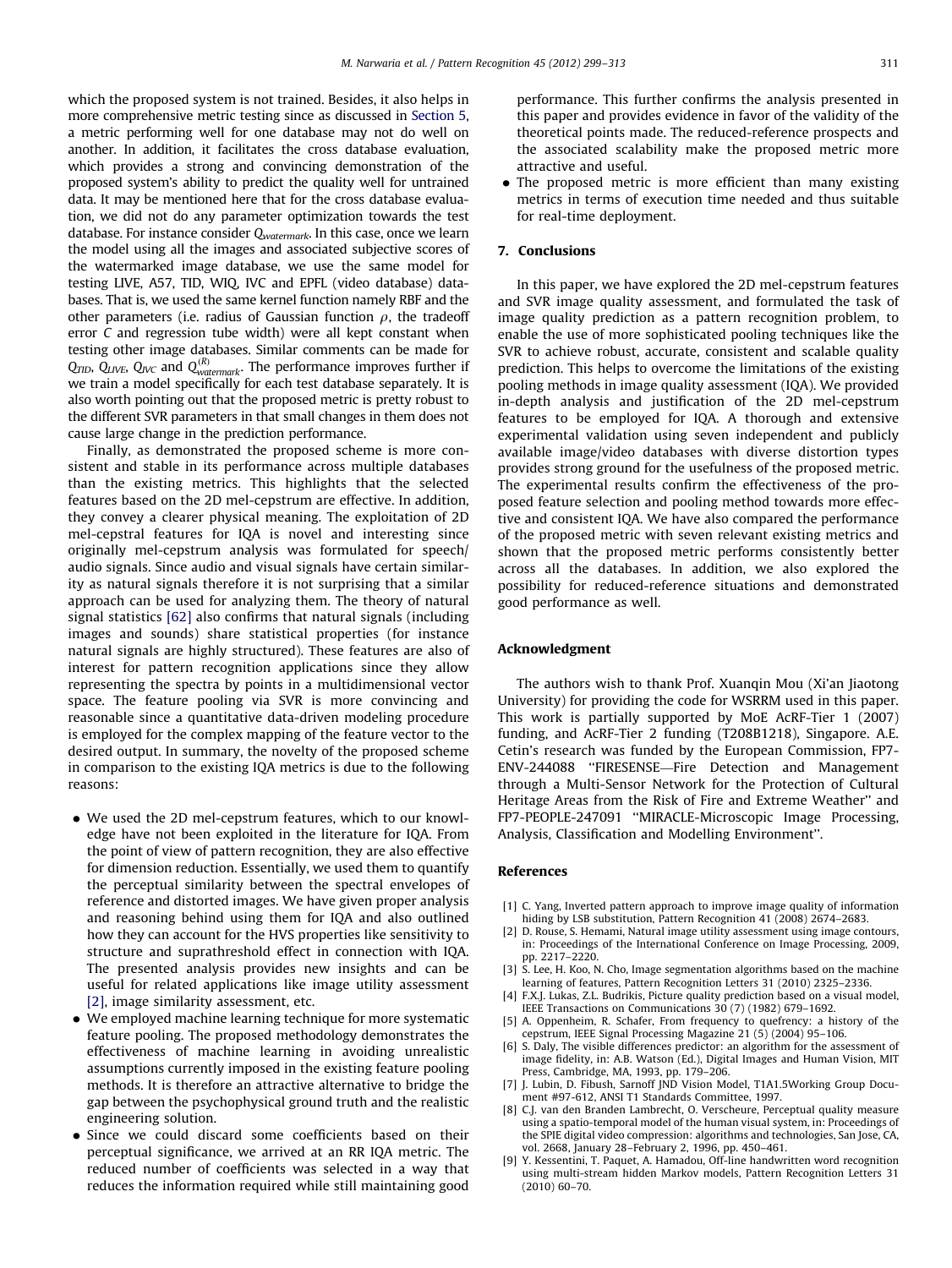- [10] S. Winkler, A perceptual distortion metric for digital color video, in: Proceedings of the SPIE Human Vision and Electronic Imaging, San Jose, CA, vol. 3644, January 23–29, 1999, pp. 175–184.
- [11] Z. Wang, A.C. Bovik, H.R. Sheikh, E.P. Simoncelli, Image quality assessment: from error visibility to structural similarity, IEEE Transactions on Image Processing 13 (4) (2004).
- [12] S. Winkler, Perceptual video quality metrics—a review, in: H.R. Wu, K.R. Rao (Eds.), Digital Video Image Quality and Perceptual Coding, CRC Press, Boca Raton, FL, 2005 (Chapter 5).
- [13] M.C. Morrone, D.C. Burr, Feature detection in human vision: a phasedependent energy model, Proceedings of the Royal Society of London B 235 (1280) (1988) 221–245.
- [14] M. Narwaria, W. Lin, Scalable image quality assessment based on structural vectors, in: Proceedings of the IEEE International Workshop on Multimedia Signal Processing (MMSP'09), Rio de Janeiro, Brazil, October 5–7, 2009.
- [15] A. Eskicioglu, A. Gusev, A. Shnayderman, An SVD-based gray-scale image quality measure for local and global assessment, IEEE Transactions on Image Processing 15 (2) (2006) 422–429.
- [16] M. Narwaria, W. Lin, Objective image quality assessment based on support vector regression, IEEE Transactions on Neural Networks 21 (3) (2010) 515–519.
- [17] S. Choi, Y. Lee, S. Lee, K. Park, J. Kim, Age estimation using a hierarchical classifier based on global and local facial features, Pattern Recognition 44 (2011) 1262–1281.
- [18] A. Watson, L. Kreslake, Measurement of visual impairment scales for digital video, Proceedings of the SPIE, Human Vision Visual Processing and Digital Display 4299 (2001) 79–89.
- [19] Z. Haddad, A. Beghdadi, A. Serir, A. Mokraoui, Image quality assessment based on wave atoms transform, in: Proceedings of the International Conference on Image Processing, 2010, pp. 305–308.
- [20] C. Wee, R. Paramesran, R. Munundan, X. Jiang, Image quality assessment by discrete orthogonal moments, Pattern Recognition 43 (2010) 4055–4068.
- [21] M. Liu, X. Yang, Image quality assessment using contourlet transform, Optical Engineering 48 (10) (2009) 107201.
- [22] L. Zhang, L. Zhang, X. Mou, RFSIM: a feature based image quality assessment metric using Riesz transforms, in: Proceedings of the International Conference on Image Processing, 2010, pp. 321–324.
- [23] J. Shin, J. Lee, D. Kim, Real-time lip reading system for isolated Korean word recognition, Pattern Recognition 44 (2011) 559–571.
- [24] Z. Wang, X. Shang, Spatial pooling strategies for perceptual image quality assessment, in: Proceedings of the IEEE International Conference on Image Processing, (ICIP), 2006, pp. 2945–2948. [26] A. Ninassi, O. Lemeur, P. Callet, D. Barba, Does where you gaze on an image
- affect your perception of quality? Applying visual attention to image quality metric, in: Proceedings of the IEEE International Conferencing on Image
- Processing (ICIP), 2007, pp. 169–172,. [27] J. You, A. Perkis, M. Hannuksela, M. Gabbouj, Perceptual quality assessment based on visual attention analysis, in: Proceedings of the ACM International Conference on Multimedia (MM'09), Beijing, China, October 19–24, 2009.
- [28] C. Li, A. Bovik, Content-partitioned structural similarity index for image quality assessment, Signal Processing: Image Communication 25 (2010) 517–526.
- [29] S. Scanzio, S. Cumani, R. Gemello, F. Mana, P. Laface, Parallel implementation of artificial neural network training for speech recognition, Pattern Recognition Letters 31 (2010) 1302–1309.
- [30] G. Chen, C. Yang, S. Xie, Gradient-based structural similarity for image quality assessment, in: Proceedings of the IEEE International Conference on Image Processing, October 2006, pp. 2929–2932.
- [31] J.L. Mannos, D.J. Sakrison, The effects of a visual fidelity criterion on the encoding of images, IEEE Transactions on Information Theory 20 (4) (1974) 525–536.
- [32] L. Liang, S. Wang, J. Chen b, S. Mac, D. Zhao, W. Gao, No-reference perceptual image quality metric using gradient profiles for JPEG2000, Signal Processing: Image Communication 25 (2010) 502–516.
- [33] S. Cakir, A. Cetin, Image feature extraction using 2D mel-cepstrum, in: Proceedings of the International Conference on Pattern Recognition (ICPR), 2010, pp. 674–677.
- [34] M. Narwaria, W. Lin, I.V. McLoughlin, S. Emmanuel, C.L. Tien, Non-intrusive speech quality assessment with support vector regression, in: Proceedings of the 16th International Conference on Multimedia Modeling, Lecture Notes in Computer Science, vol. 5916, 2010, pp. 325–335.
- [35] S. Cakir, A. Cetin, Mel-cepstral methods for image feature extraction, in: Proceedings of the International Conference on Image Processing, 2010, pp. 4577–4580.
- [36] B. Scholkopf, A.J. Smola, Learning with Kernels, MIT Press, 2002.
- [37] C. Wee, R. Paramesran, R. Mukundan, Fast computation of geometric moments using a symmetric kernel, Pattern Recognition 41 (7) (2008) 2369–2380.
- [38] T. Sylvain, A. Florent, Z. Parvez, H. Yuukou, Impact of Subjective dataset on the performance of image quality metrics, in: Proceedings of the IEEE International Conference on Image Processing, 2008.
- [39] H.R. Sheikh, Z. Wang, A.C. Bovik, L.K. Cormack, Image and Video Quality Assessment Research at LIVE [online]. Available from: <http://live.ece.
- utexas.edu/research/quality/S. [40] P. Le Callet, F. Autrusseau, Subjective Quality Assessment IRCCyN/IVC Database. <http://www2.irccyn.ec-nantes.fr/ivcdb/>.
- [41] A57 dataset:  $\langle$  http://foulard.ece.cornell.edu/dmc27/vsnr/vsnr.html $\rangle$ .
- [42] N. Ponomarenko, M. Carli, V. Lukin, K. Egiazarian, J. Astola, F. Battisti, Color image database for evaluation of image quality metrics, in: Proceedings of the International Workshop on Multimedia Signal Processing, 2008, pp. 403–408.
- [43] M. Peterson, D. Ridder, H. Handels, Image processing with neural networks—a review, Pattern Recognition 35 (2002) 2279–2301.
- [44] F. Simone, M. Naccari, M. Tagliasacchi, F.C. Dufaux, S. Tubaro, T. Ebrahimi, Subjective assessment of H.264/AVC video sequences transmitted over a noisy channel, in: Proceedings of the First International Workshop on Quality of Multimedia Experience (QoMEX 2009), San Diego, California, July 2009.
- [45] P. Bartlett, S. Boucheron, G. Lugosi, Model selection and error estimation, Machine Learning (2002) 85–113.
- [46] VQEG, Final Report from the Video Quality Experts Group on the Validation of Objective Models of Video Quality Assessment, Phase II August 2003 online. Available from: <http://www.vqeg.org>
- [47] K. Lu, J. Zhao, Y. Wu, Hessian optimal design for image retrieval, Pattern Recognition 44 (2011) 1155–1161.
- [48] Z. Sazzad, Y. Kawayoke, Y. Horita, No reference image quality assessment for JPEG2000 based on spatial features, Signal Processing: Image Communication 23 (2008) 257–268.
- [49] F. Autrusseau, Subjective quality assessment—Fourier subband database [online]. Available from:  $\langle$  http://www.irccyn.ec-nantes.fr/ $\sim$ autrusse/Data  $bases/FourierSB/$ , 2009.
- [50] D. Marr, E. Hildreth, Theory of edge detection, Proceedings of the Royal Society of London B 207 (1167) (1980) 187–217.
- [51] X. Ran, N. Farvardin, A perceptually-motivated three-component image model—Part I: description of the model, IEEE Transactions on Image Processing 4 (4) (1995).
- [52] X. Wang, T. Wang, J. Bu, Color image segmentation using pixel wise support vector machine classification, Pattern Recognition 44 (2011) 777–787.
- [53] U. Engelke, H.-J. Zepernick, M. Kusuma, Wireless Imaging Quality Database  $(2010)$   $\langle$  http://www.bth.se/tek/rcg.nsf/pages/wig-db  $\rangle$ .
- [54] H. Tsai, C. Liu, Wavelet-based image watermarking with visibility range estimation based on HVS and neural networks, Pattern Recognition 44 (2011) 751–763.
- [55] D.M. Chandler, S.S. Hemami, VSNR: a wavelet-based visual signal-to-noise ratio for natural images, IEEE Transactions on Image Processing 16 (9) (2007).
- [56] A. James, S. Dimitrijev, Inter-image outliers and their application to image classification, Pattern Recognition 43 (2010) 4101–4112.
- [57] H.R. Sheikh, A.C. Bovik, Image information and visual quality, IEEE Transactions on Image Processing 15 (2) (2006) 430–444.
- [58] M. Gaubatz, Metrix MUX Visual Quality Assessment Package, /http://foulard. ece.cornell.edu/gaubatz/metrix\_mux/S.
- [59] X. Zhao, Y. Satoh, H. Takauji, S. Kaneko, K. Iwata, R. Ozaki, Object detection based on a robust and accurate statistical multi-point-pair model, Pattern Recognition 44 (2011) 1296–1311.
- [60] S. Winkler, P. Mohandas, The evolution of video quality measurement: from PSNR to hybrid metrics, IEEE Transactions on Broadcasting 54 (3) (2008) 660–668.
- [61] A. Maeder, The image importance approach to human vision based image quality characterization, Pattern Recognition Letters 26 (2005) 347–354.
- [62] O. Schwartz, E. Simoncelli, Natural signal statistics and sensory gain control, Nature Neuroscience 4 (2001) 819–825.
- [63] J. Aucouturier, F. Pachet, Music similarity measures: what's the use? in: Proceedings of the International Symposium on Music Info. Retrieval (ISMIR), 2002.
- [64] D.O. Kim, H.S. Han, R.H. Park, Gradient information-based image quality metric, IEEE Transactions on Consumer Electronics 56 (2) (2010) 930–936.
- [65] G. Tzanetakis, P. Cook, Musical genre classification of audio signals, IEEE Transactions on Speech and Audio Processing 10 (5) (2002) 293–302.
- [66] H. Terasawa, M. Slaney, J. Berger, A timbre space for speech, Proceedings of the Interspeech (2005).
- [67] L. Rabiner, B. Juang, Fundamentals of Speech Recognition, Prentice-Hall, Inc., Upper Saddle River, NJ, 1993.
- [68] S. Cakir, A. Cetin, Mel-cepstral feature extraction methods for image representation, Optical Engineering 49 (9) (2010) 097004.
- [69] R. Arandjelović, T. Sezgin, Sketch recognition by fusion of temporal and image-based features, Pattern Recognition 44 (2011) 1225–1234.
- [70]  $\langle$  http://www.ponomarenko.info/psnrhvsm.htm $\rangle$ .
- [71] D. Marr, Vision, W. H. Freeman and Company, New York, 1980.
- [72] D. Chandler, S. Hemami, Suprathreshold Image Compression based on Contrast Allocation and Global Precedence, Proceedings of the Human Vision and Electronic Imaging (2003).
- [73] G. Cheng, J. Huang, C. Zhu, Z. Liu, L. Cheng, Perceptual image quality assessment using a geometric structural distortion model, in: Proceedings of the IEEE International Conference on Image Processing, September 2010, pp. 325–328.
- [74] N. Ponomarenko, F. Silvestri, K. Egiazarian, M. Carli, J. Astola, V. Lukin, On between-coefficient contrast masking of dct basis functions, in: Third International Workshop on Video Processing and Quality Metrics for Consumer Electronics, January 2007.
- [75] J. Melendez, D. Puig, M. Garcia, Multi-level pixel-based texture classification through efficient prototype selection via normalized cut, Pattern Recognition 43 (2010) 4113–4123.
- [76] S. Hemami, M. Ramos, Wavelet coefficient quantization to produce equivalent visual distortion in complex stimuli, in: Human Vision and Electronic Imaging V, Proceedings of the SPIE, vol. 3959, 2000, pp. 200–210.